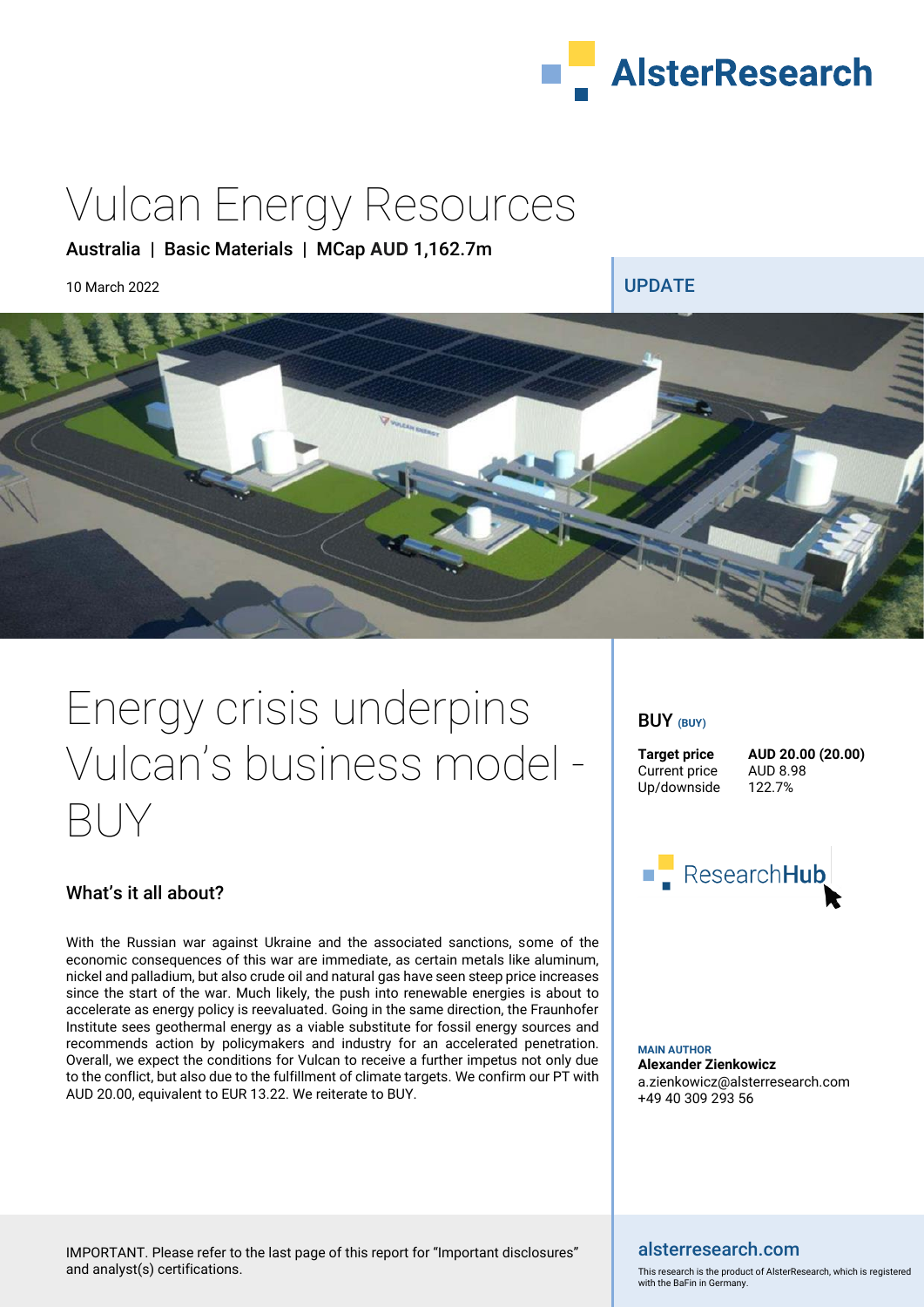

## Vulcan Energy Resources

### Australia | Basic Materials | MCap **AUD**1,162.7m | EV **AUD**1,048.6m

| <b>Target price</b><br>BUY (BUY)<br>AUD 8.98<br>Current price<br>Up/downside<br>122.7% | <b>MAIN AUTHOR</b><br>AUD 20.00 (20.00)<br>Alexander Zienkowicz<br>a.zienkowicz@alsterresearch.com<br>+49 40 309 293 56 |
|----------------------------------------------------------------------------------------|-------------------------------------------------------------------------------------------------------------------------|
|----------------------------------------------------------------------------------------|-------------------------------------------------------------------------------------------------------------------------|

### Energy crisis underpins Vulcan's business model - BUY

With the Russian war against Ukraine and the associated sanctions, some of the economic consequences of this war are immediate: Russia for example is a large exporter of hydrocarbons like crude oil and natural gas, agricultural products like wheat and barley and certain metals like aluminum, nickel and palladium. All of these have seen steep price increases since the start of the war. These effects underpin the need for domestic geothermal energy to reduce dependence on energy and gas imports. The longer-term economic consequences will very much depend on how the crisis unfolds, and on the choices taken by governments. Much likely, the push into renewable energies is about to accelerate as energy policy is reevaluated.

A strategy paper presented by the Fraunhofer Institute is aimed in this direction. Fraunhofer Institute sees the need for Germany to significantly accelerate the expansion of geothermal energy as a viable substitute for fossil energy sources. This would also enable a rapid reduction in CO2 emissions. Harnessing the thermal brine is a key integral for Vulcan's technological approach to tap the lithium deposits and to produce lithium hydroxide with a neutral carbon footprint. The strategy paper defined various recommendations for action by policymakers and industry that could promote faster penetration of the geothermal technology. In a conservative calculation, the institute estimates that the hydrothermal potential at 300 TWh per year. Based on this assumption, up to 100 deep wells are required per GW of installed capacity (assumption: 15 to 25 MW thermal per doublet): i.e. approx. 2,000 wells would have to be drilled by 2030. In this regard, policymakers would have to streamline the regulatory framework.

On the industry's side, creating acceptance is a key task, e.g. by setting up demonstration plants, since visible and successful demonstration projects can reduce reservations and create a valuable information basis for further projects.

| <b>Vulcan Energy</b><br><b>Resources</b> | 2019        | 2020      | 2021     | 2022E     | 2023E     | 2024E     |
|------------------------------------------|-------------|-----------|----------|-----------|-----------|-----------|
| Sales                                    | 0.0         | 0.0       | 0.0      | 4.8       | 9.1       | 17.3      |
| <b>Growth yoy</b>                        | na          | na        | na       | na        | 87.5%     | 90.9%     |
| <b>EBITDA</b>                            | $-0.6$      | $-3.3$    | $-10.5$  | $-14.2$   | $-14.2$   | $-11.0$   |
| EBIT                                     | $-0.9$      | $-3.6$    | $-10.9$  | $-14.3$   | $-14.5$   | $-13.8$   |
| Net profit                               | $-0.8$      | $-3.6$    | $-10.7$  | $-9.6$    | $-30.7$   | $-44.1$   |
| Net debt (net cash)                      | $-3.3$      | $-6.4$    | $-114.1$ | $-331.0$  | $-430.8$  | 191.5     |
| Net debt/EBITDA                          | 5.5x        | 1.9x      | 10.9x    | 23.3x     | 30.3x     | $-17.4x$  |
| <b>EPS reported</b>                      | $-0.03$     | $-0.07$   | $-0.12$  | $-0.07$   | $-0.21$   | $-0.27$   |
| <b>DPS</b>                               | 0.00        | 0.00      | 0.00     | 0.00      | 0.00      | 0.00      |
| Dividend yield                           | 0.0%        | 0.0%      | 0.0%     | 0.0%      | 0.0%      | 0.0%      |
| Gross profit margin                      | na          | na        | na       | 53.1%     | 50.0%     | 41.3%     |
| <b>EBITDA</b> margin                     | na          | na        | na       | $-293.0%$ | $-156.6%$ | $-63.6%$  |
| <b>EBIT</b> margin                       | na          | na        | na       | $-294.3%$ | $-159.3%$ | $-79.8%$  |
| <b>ROCE</b>                              | $-23.5%$    | $-40.5%$  | $-8.4%$  | $-3.9%$   | $-0.9%$   | $-0.6%$   |
| EV/EBITDA                                | $-1.916.2x$ | $-349.1x$ | $-99.8x$ | $-58.6x$  | $-51.5x$  | $-122.8x$ |
| EV/EBIT                                  | $-1,298.7x$ | $-321.3x$ | $-96.5x$ | $-58.4x$  | $-50.6x$  | $-97.8x$  |
| <b>PER</b>                               | $-340.8x$   | $-121.9x$ | $-72.9x$ | $-120.8x$ | $-42.2x$  | $-32.7x$  |
| FCF yield                                | $-0.2%$     | $-0.4%$   | $-0.4%$  | $-0.9%$   | $-2.1%$   | $-3.2%$   |

Source: Company data, AlsterResearch; Fiscal year end: 30. June



Source: Company data, AlsterResearch

| High/low 52 weeks       | 16.65 / 5.18 |  |  |  |  |
|-------------------------|--------------|--|--|--|--|
| <b>Price/Book Ratio</b> | 6.1x         |  |  |  |  |
|                         |              |  |  |  |  |
| Ticker / Symbols        |              |  |  |  |  |
| <b>ISIN</b>             | AU0000066086 |  |  |  |  |
| WKN                     | A2PV3A       |  |  |  |  |
| Bloomberg               | VUL:AU       |  |  |  |  |

#### **Changes in estimates**

|       |     | <b>Sales</b> | <b>EBIT</b> | <b>EPS</b> |
|-------|-----|--------------|-------------|------------|
| 2022E | old | 00.0         | 00.0        | 00.0       |
|       | Δ   |              |             |            |
| 2023E | old | 00.0         | 00.0        | 00.0       |
|       |     |              |             |            |
| 2024E | old | 00.0         | 00.0        | 00.0       |
|       |     |              |             |            |

#### **Key share data**

| Number of shares: (in m pcs)            | 129.48 |
|-----------------------------------------|--------|
| Book value per share: (in AUD)          | 1.48   |
| $\emptyset$ trading volume: (12 months) | 40.000 |

#### **Major shareholders**

| F. Wedin                 | 12.5% |
|--------------------------|-------|
| HPPL Group (G. Rinehart) | 5.6%  |
| G. Rezos                 | 5.8%  |
| Free Float               | 76.1% |

#### **Company description**

The Australian lithium chemicals & renewable energy company Vulcan Energy Resources Ltd. has been developing a project in the Upper Rhine Valley in Germany that combines the use of thermal water as an energy source (hydrogeothermal energy) with the extraction of the lithium contained in the geothermal brine without polluting the environment with emissions, waste material or toxic substances. With a CO2 footprint of "zero", the project is predestined to mark the beginning of the decarbonization of the battery industry.

 $\blacksquare$  Research**Hub** 

#### $continued$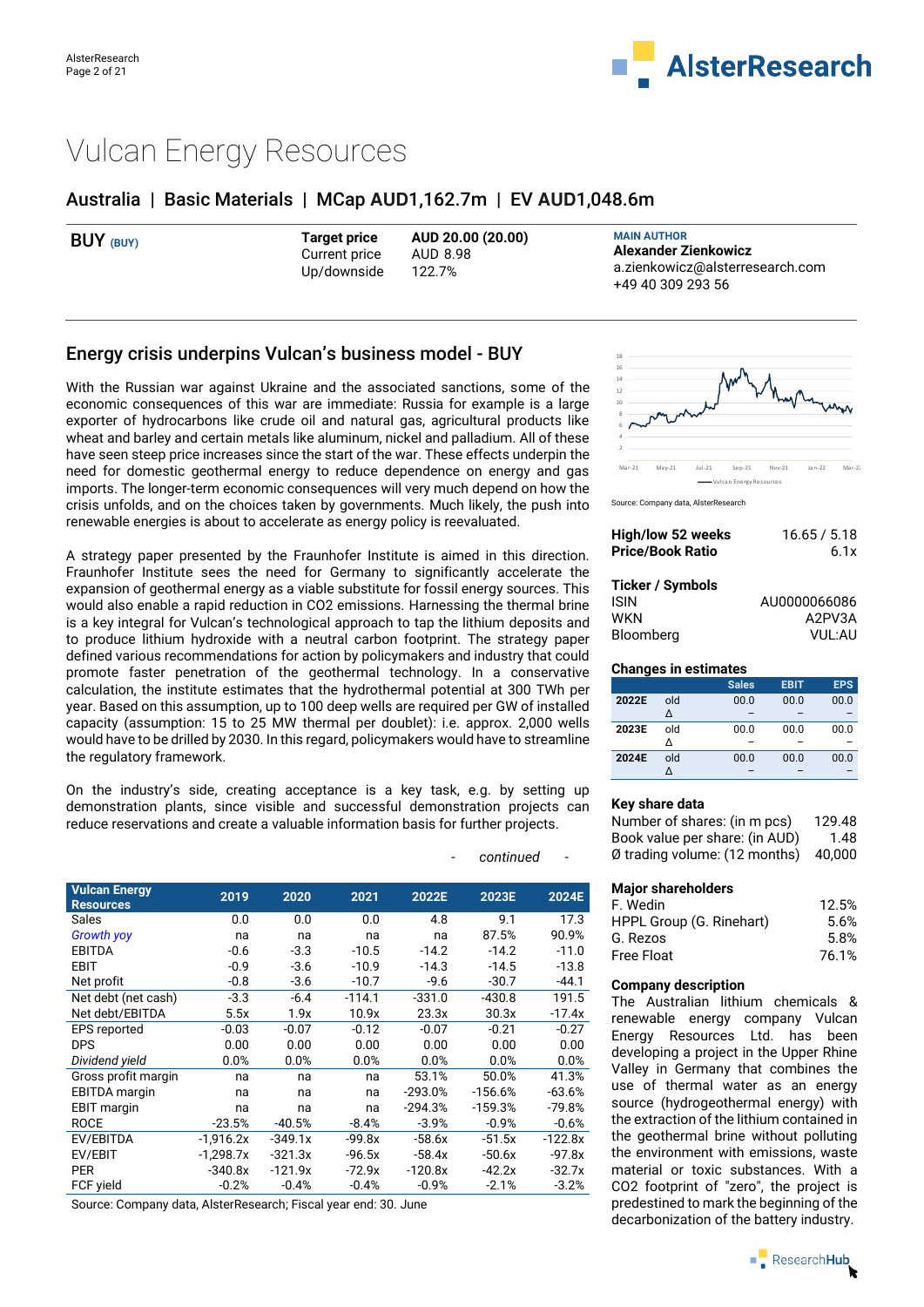

In terms of acceptance: the engineering and construction of Vulcan's demonstration plant is progressing. With the target to enter production by mid-2022, Vulcan's demo plant will consist of two parts: the DLE plant (direct lithium extraction) and the lithium hydroxide production plant. The plant will demonstrate the full process from DLE to lithium hydroxide production including recycle streams.

Conclusion: Aside from the future production of carbon neutral lithium, Vulcan produces geothermal energy and heat. Clearly, Vulcan would benefit from an increasing penetration of geothermal energy by streamlined regulatory procedures, as it would simultaneously help identify and develop the lithium deposits within the granted licenses. In terms of acceptance, Vulcan is already making efforts on its own initiative to convince policymakers and the public of the merits of the technology. Overall, we expect the conditions for Vulcan to receive a further impetus not only due to the conflict, but also due to the fulfillment of climate targets. We confirm our PT with AUD 20.00, equivalent to EUR 13.22. We reiterate to BUY. The recently published half-year report confirms the activity report published in January, with the company having a cash position per end of December 2021 of EUR 135m.

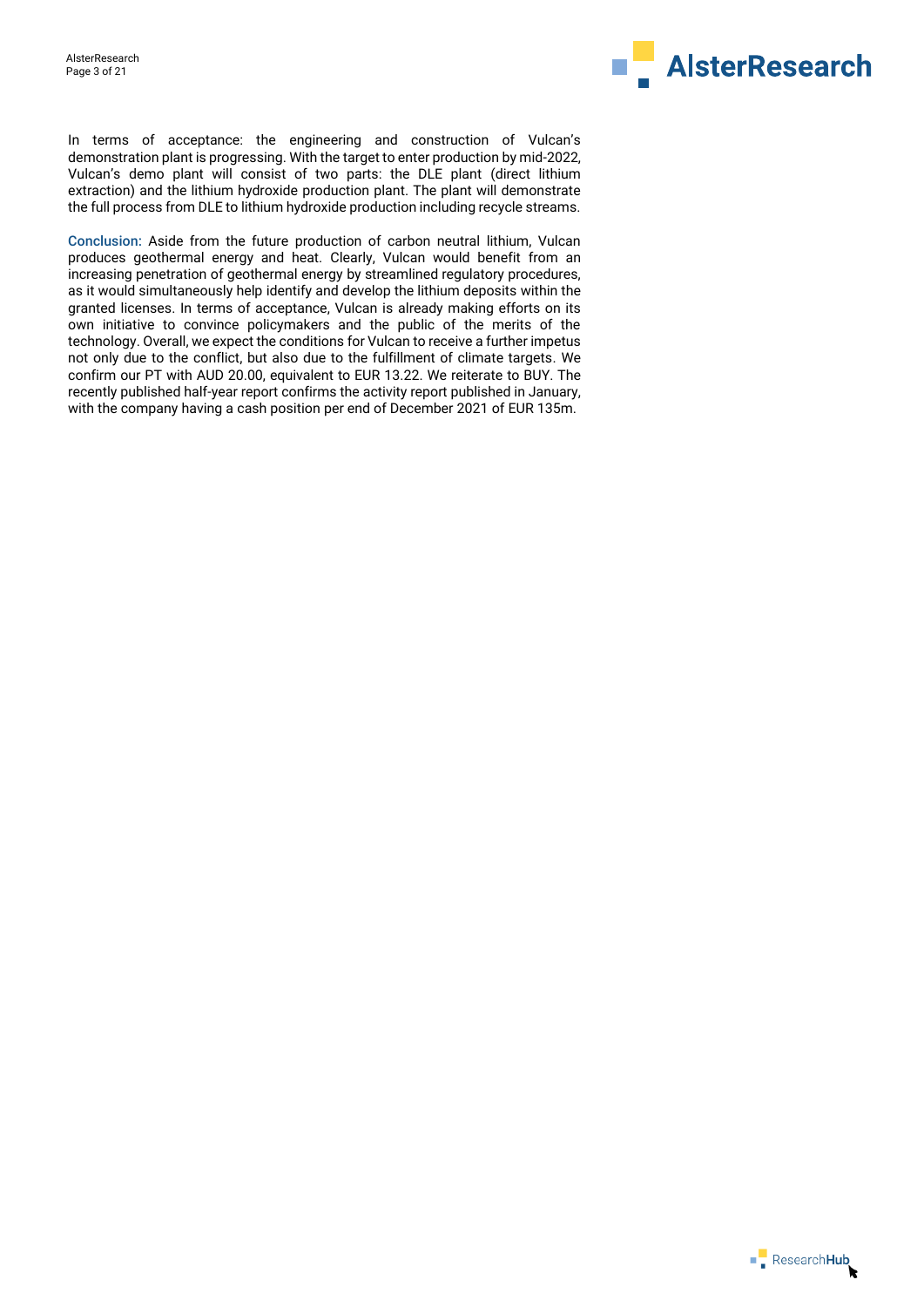

# Investment case in six charts

### **Germany: Electric Vehicles (EV) & Battery Electric Vehicles World market: Lithium demand**



### World market: Structure of Li supply **Environmental Footprint**



Source: Albemarle (graphic Dec 2019, reconfirmed Sep 2021), Note on VUL/Vulcan Energy Resources: SRH AlsterResearch Source: Vulcan Energy Resources



**Europe: Lithium-ion battery cell factories Action 2018** Pricing performance Lithium



Source: Austral. Gov. (Resources and Energy Quarterly Sep 18 to Sep 21), Albemarle (graphic Sep 2021), Data processing: SRH AlsterResearch





Source: Fraunhofer ISI (Jan 2020) Source: Deutsche Rohstoffagentur (Preismonitor, data LC prices), Data processing LiOH prices: SRH AlsterResearch

 $\overline{\phantom{a}}$  Research Hub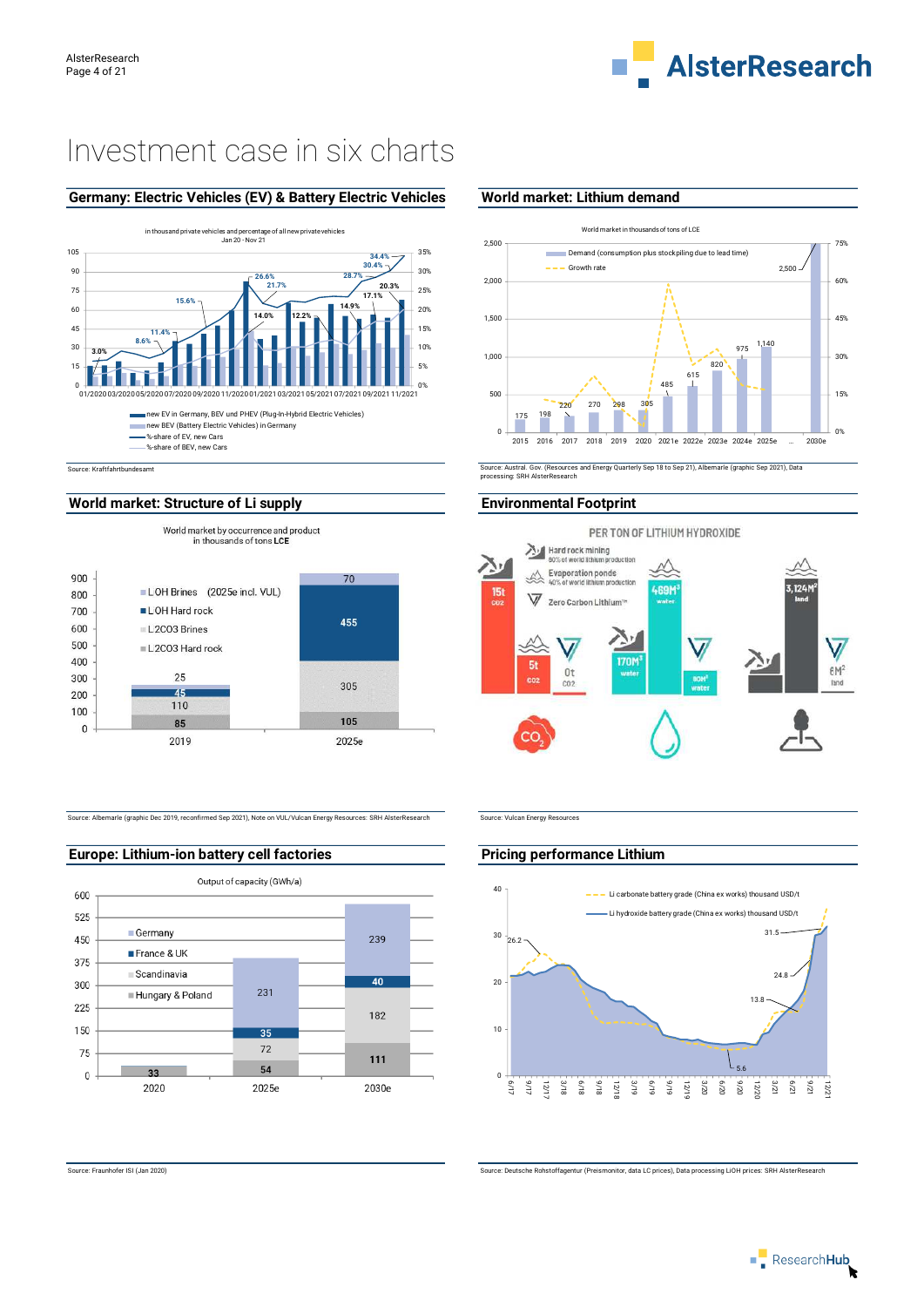

# Company background

#### **Product**

Battery grade lithium hydroxide from brine sources in Germany – the Australian exploration company has been on target for becoming a leading supplier of a material that is central to the electrification strategies of the automotive industry. And by operating its geothermal plant in Insheim, Vulcan will already have become a renewable energy producer, following the formal takeover on 1 January 2022.

Vulcan's Zero Carbon Lithium<sup>TM</sup> Project – it rather is a portfolio of projects than one single – combines operations of extraction in the lithium-rich geothermal brine of the Upper Rhine Valley, of upgrading lithium to a high purity hydroxide (LiOH) as well as the production of hydrogeothermal energy (renewable electricity and heat). Thermal water will be used as energy source, and thus the extraction of lithium contained in the brine will run without polluting the environment with emissions, waste material or toxic substances. With a  $CO<sub>2</sub>$  footprint of "zero", the project is predestined to mark the beginning of the decarbonization of the battery industry.

In Vulcan's project areas, a staged development will implement a process technology proven effective for more than 20 years in industrial lithium carbonate production, which is known as Direct Lithium Extraction (DLE). Vulcan's first DLE pilot plant has been operating since April 2021 at the geothermal plant in Landau, using live geothermal brine from existing wells. Vulcan is partnering with DuPont Water Solutions to assist Vulcan with input and brine chemistry test work during the project's Definitive Feasibility Study (DFS).

Estimated resources of Vulcan's Upper Rhine Valley Project have reached a total of approx. 15.85 million t LCE in JORC-compliant terms (Inferred and Indicated Mineral Resource, probable Mineral Reserve: 1.12 million t LCE). A portion of 3.62 million t LCE has been classified as Indicated status. This puts Vulcan at the top of the rankings for the peer group of exploration projects in Europe – which are, with the exception of Cornish Lithium in Cornwall, all based on hard rock deposits.

|                                                                                    |                         | <b>Insheim</b><br>indicated | Taro<br>indicated      | <b>Taro</b><br>inferred | Ortenau<br>indicated    | Ortenau<br><b>inferred</b> | <b>Upper Rhine Valley</b><br>indicated + inferred |
|------------------------------------------------------------------------------------|-------------------------|-----------------------------|------------------------|-------------------------|-------------------------|----------------------------|---------------------------------------------------|
| <b>Total Volume of Brine Aquifer</b><br>Average Porositiy<br>Average concentration | km <sup>3</sup><br>mq/l | 8,322<br>9.000<br>181       | 8.419<br>10.227<br>181 | 15,924<br>9.400<br>181  | 17.001<br>12.600<br>181 | 117.974<br>9.500<br>181    |                                                   |
| total elemental Li<br>total elemental Li                                           | mg<br>kt                | 13,556,538<br>136           | 15.584.136<br>156      | 27.092.171<br>271       | 38.772.481<br>388       | 202,856,293<br>2,029       |                                                   |
| Lithium carbonate - LCE<br>thereof indicated<br>inferred                           | kt<br>kt<br>kt          | 722<br>722                  | 830<br>830             | 1.442<br>1,442          | 2.064<br>2,064          | 10.798<br>10,798           | 15,855<br>3,615<br>12,240                         |
| Lithium hydroxide<br>Lithiumoxid                                                   | kt<br>kt                | 820<br>292                  | 942<br>336             | 1,638<br>583            | 2,344<br>835            | 12,264<br>4,367            | 18.007<br>6.413                                   |

### **Upper Rhine Valley resource estimate**

Sources: Vulcan Energy Resources, SRH AlsterResearch



Picture: Geothermal power plant in Insheim, Upper Rhine Valley, Germany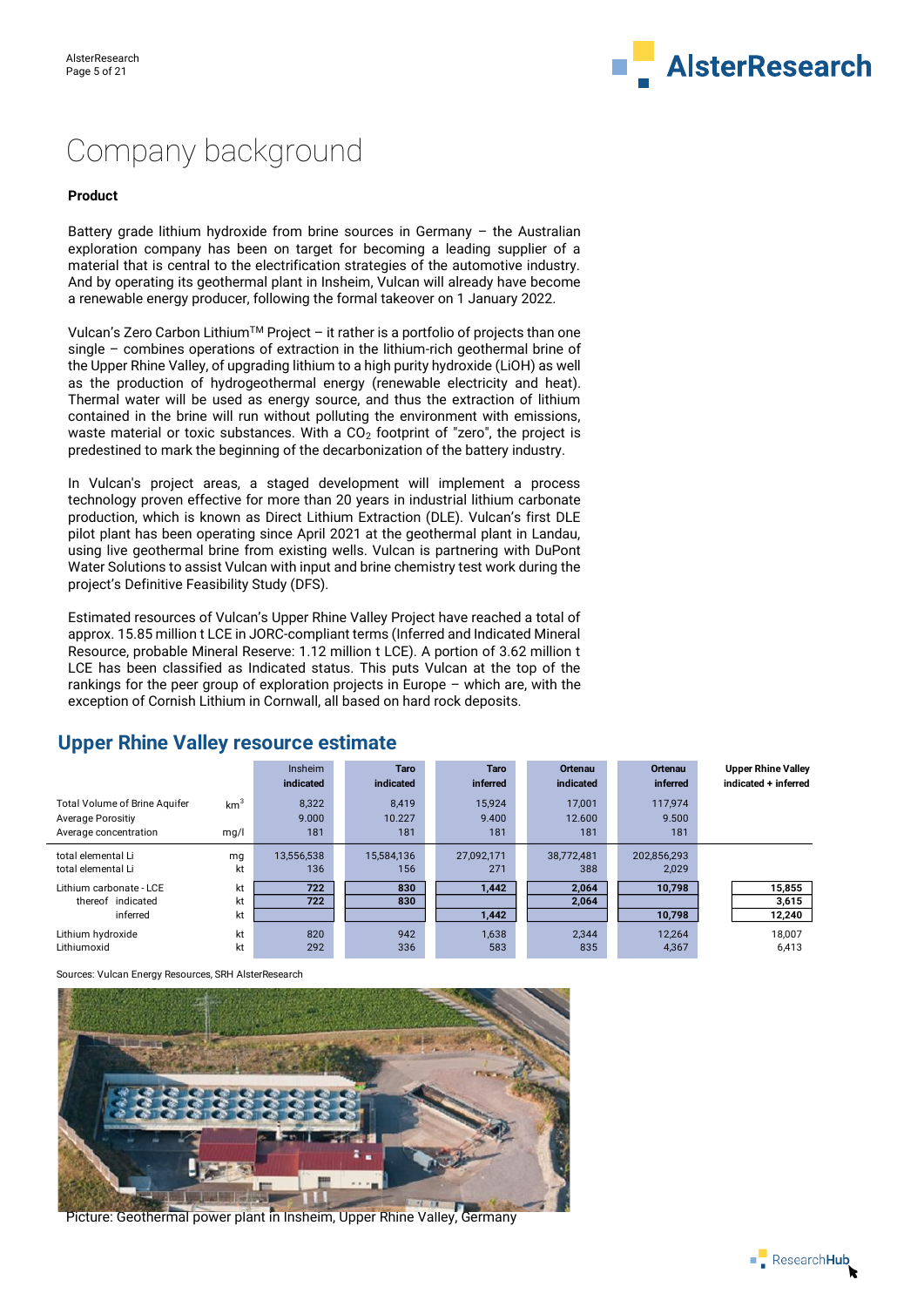

Lithium-ion batteries are classified based on the composition of the cathode and anode material used. Nickel-cobalt-manganese cathodes, in short: NMC cathodes, currently determine the market momentum. Within this group, low-cost nickel that is readily available in good quantities (here: "N") is replacing manganese (here: "M") and cobalt (here: "C") to a large extent Whereas the ratio of the first NMC generation was 1:1:1 (NMC 111), the new NMC 622 cathode generation is currently proving increasingly popular. Technically, this requires the use of lithium hydroxide (LiOH) instead of lithium carbonate ( $Li<sub>2</sub>CO<sub>3</sub>$ ), insofar as cathode synthesis using lithium carbonate requires high temperatures, which in turn are incompatible with a nickel content of 60% and above (vs. 40% cobalt and manganese). Furthermore, the energy density (or specific energy, energy per mass) of lithium hydroxide exceeds that of lithium carbonate. According to Albemarle's estimate, LiOH production from hard rock deposits will have increased tenfold by 2025 and will account for 80% of lithium production from hard rock deposits (2019: 35%). LiOH production from brine is forecast to treble, meaning that its share of lithium production from brine will remain at 20%.

Due to the Pre-Feasibility Study (PFS), Vulcan's project reaches unparalleled dimension with an envisaged annual LiOH-production target of 39.4 thousand t (34.7 thousand t LCE p.a.).

|                                 |            | Taro North (B1) | Taro South (B2) | Ortenau (C1) | Ortenau (C2, C3) | Taro & Ortenau |
|---------------------------------|------------|-----------------|-----------------|--------------|------------------|----------------|
| number of wells (doublets)      |            | 3               | 2               | 3            | 6                | 14             |
| Flow rate per well              | $m^3/a$    | 3,153,600       | 3,784,320       | 3,153,600    | 3,153,600        |                |
|                                 | 1/d        | 8,640,000       | 10,368,000      | 8,640,000    | 8,640,000        |                |
| Approach: 8,760 h/anno          | 1/h        | 360,000         | 432,000         | 360,000      | 360,000          |                |
|                                 | $\sqrt{s}$ | 100.000         | 120.000         | 100.000      | 100.000          |                |
| average concentration           | mg/l       | 181             | 181             | 181          | 181              |                |
| Day factor (7,842 h of 8,760 h) |            | 0.90            | 0.90            | 0.90         | 0.90             |                |
| DLE plant recovery              |            | 0.90            | 0.90            | 0.90         | 0.90             |                |
| Lithium refinery plant recovery |            | 0.99            | 0.99            | 0.99         | 0.99             |                |
| Share VUL                       | mg/l       | 100%            | 100%            | 100%         | 100%             |                |
| Li/s                            | mg         | 43,126          | 34,501          | 43,126       | 86,253           |                |
| Li/h                            | kg         | 155.25          | 124.20          | 155.25       | 310.51           |                |
| Li/d                            | kg         | 3,726           | 2,981           | 3,726        | 7,452            |                |
| Li/a                            | kg         | 1,360,031       | 1,088,025       | 1,360,031    | 2,720,063        |                |
| Li/a                            |            | 1,360           | 1,088           | 1,360        | 2,720            | 6,528          |
| Lithium carbonate LCE/a         |            | 7,239           | 5,791           | 7,239        | 14,478           | 34,748         |
| Lithium hydroxide/a             |            | 8,222           | 6,578           | 8,222        | 16,444           | 39,466         |

## **Volume yield estimate Upper Rhine Valley (Taro, Ortenau)**

Source: SRH AlsterResearch

quality LiOH

#### Simplified image of Zero Carbon Lithium™ Process

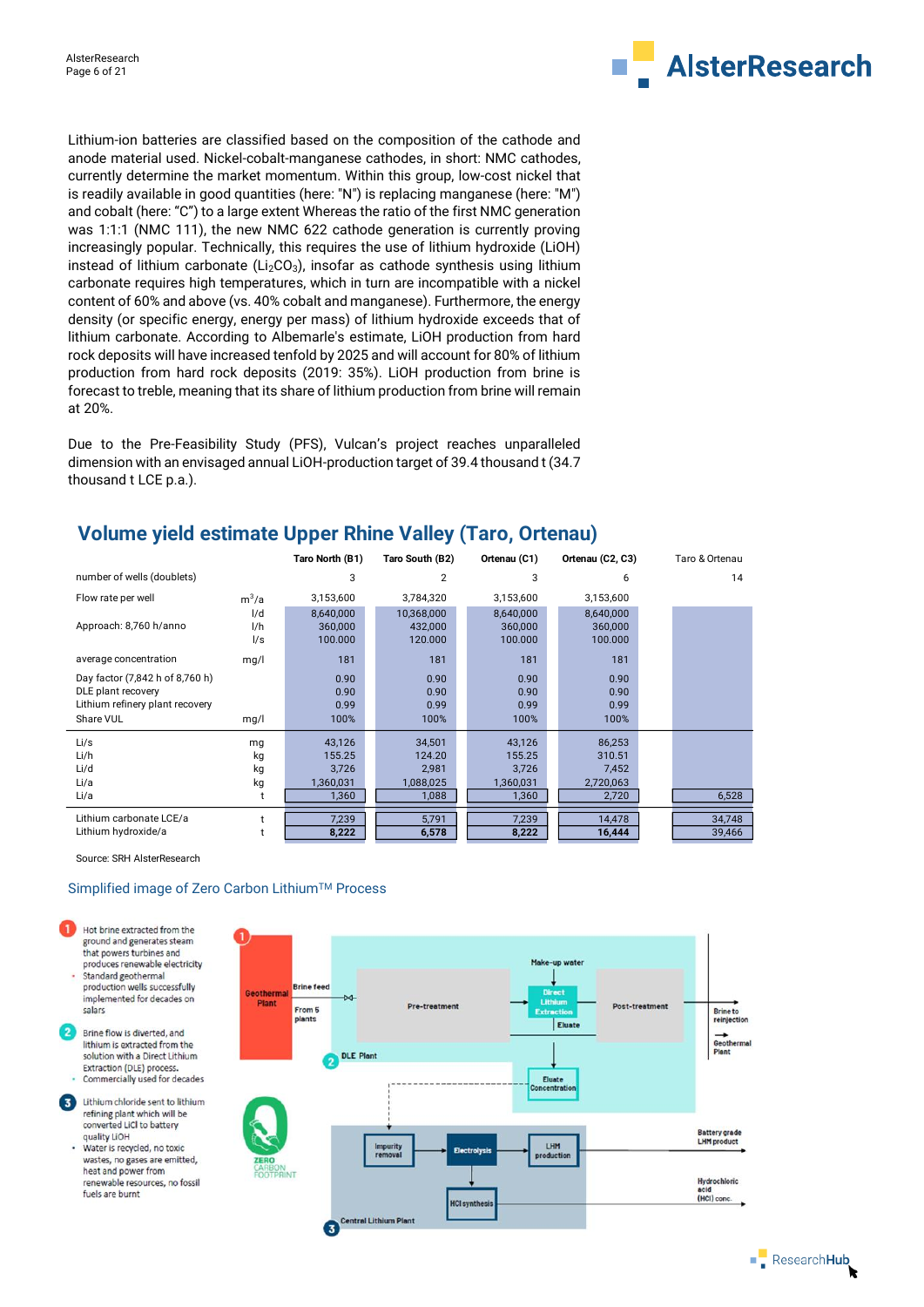

#### **Growth**

Advancement of the Zero Carbon Lithium™ Project is not dependent on securing further external funds before the stage is set for the final investment decision (FID), a juncture by which risk related discounts will have eased significantly. Even more, ample size of institutional funds (cash position end of December 2021: EUR 135.3m, then AUD 214.6m) gives leeway with which the management is able to act opportunistically, also to attract the ambitious and competent professionals the project will need, and thus to accelerate the process further.

Vulcan has grown through acquisitions of German geothermal consultancy and engineering businesses and has an unparalleled surface and sub-surface geothermal development team in house to execute deep geothermal projects. Consultancy company GeoT (GeoThermal Engineering), Karlsruhe, has been established and led to a world-leading consultancy for deep geothermal energy projects by Dr Kreuter. Its 12 team members form the core of Vulcan's energy business development team, together with 25 members of gec-co. Geothermal surface company gec-co (Global Engineering Consulting-Company), with technical teams in Augsburg, Bremen and Karlsruhe, has been focused on surface installations and drilling for electricity and heating plant projects in the deep thermal energy sector, involving profound experience in mechanical engineering (energy, environmental, process technology). gec-co supports investors, local authorities and clients throughout permitting, construction and operating phase.

While Dr Horst Kreuter coordinates public affairs and public relations of the Zero Carbon LithiumTM project, Thorsten Weimann, founder and managing director of gec-co, has become Chief Operating Officer of Vulcan in Germany, responsible for the combined geothermal energy and lithium operations.

Vulcan's in-house team for the development of lithium operations, comprising DLE (Direct Lithium Extraction) as well as the conversion of lithium chloride to lithium hydroxide in the Central Lithium Plant, currently consists of 8 world-leading experts of lithium chemistry and chemical engineering.

Besides counting on its in-house expertise, Vulcan is collaborating with DuPont Water Solutions to test DLE solutions similar to those commercially mature products which are already used in lithium industry. DuPont has several DLE products and assists Vulcan with input and test work during Vulcan's Zero Carbon LithiumTM project DFS. Implemented by a team of its engineers, DuPont has granted access to equipment and material (e.g. resin) at Vulcan's first pilot plant. This input is made available at no cost to Vulcan provided the parties enter into a supply agreement for DLE products following the completion of the DFS.

#### **Customers**

Major automotive producing countries have to ramp up battery cell factory capacity within the coming years. The battery comprises as much as 30% to 40% of the vehicle cost. Ensuring that the demand for lithium-ion accumulators for the automotive industry is covered is a matter that has been assigned a high level of priority throughout Europe. Industrial policy ambitions are therefore aimed at establishing a consistently European supply chain. In Germany alone, there are plans to make investments running into the billions in factory complexes for battery cell production. In addition, industrial policy initiatives include the mining of the raw material lithium – which never occurs as a pure element in nature due to its high reactivity – and the processing of the ores/brines.

The need for electric drive systems to have a tolerable carbon footprint in the production phase, too, is a key aspect, and one that has the very highest priority. The supply security argument is also a top priority. For industrial and security policy reasons, Europe has to manage to break away from its current 100% reliance on raw material supplies from South America or Asia.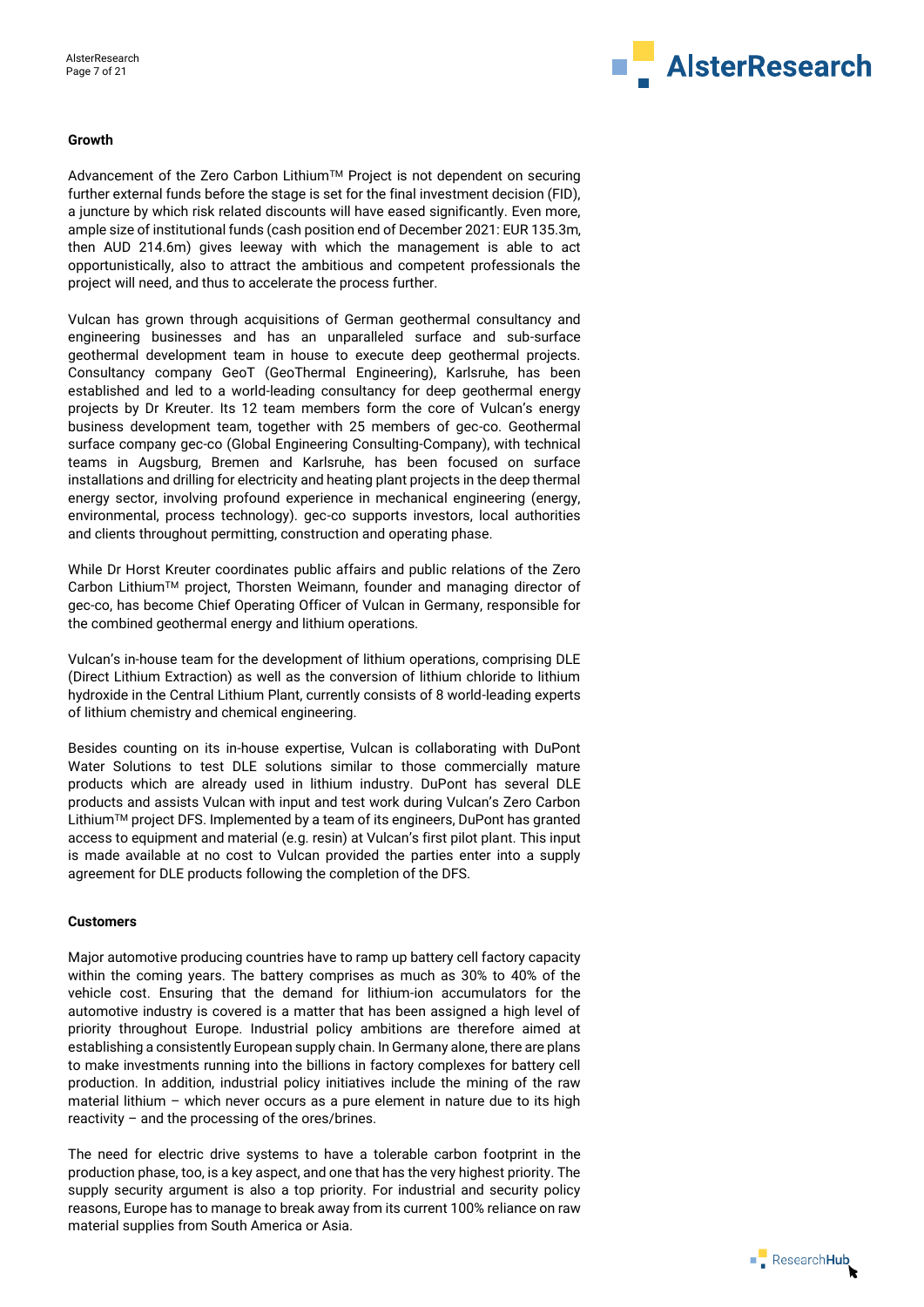

The Fraunhofer-Gesellschaft estimates European battery cell production to reach a capacity of 396 GWh/a by 2025 and of 576 GWh by 2030 (publication January 2020). Even higher capacity growth is expected by Ultima Media (part of Süddeutscher Verlag, publication March 2021). Ultima Media predicts that Europe will more than double its plant capacity share from 13% in 2020 to 33% by 2030 and reach a capacity of 950 GWh/a, while capacity in Asia is expected to rise to 1,620 GWh/a (projected share of capacity worldwide: 57%).

In July 2021, LG Energy Solution secured annual supplies of up to 10 thousand t LiOH from Vulcan. LG Energy Solution is the largest producer of lithium-ion batteries for electric vehicles in the world and supplies its products to top global OEMs. The strategic partnership of Renault Group and Vulcan, announced in August and originally aiming at a volume of up to 17 thousand t LiOH annually, has eventually led to a binding offtake agreement to purchase 32 thousand t within six years (2026 to 2032). Due to the announcement in October 2021, Umicore is to purchase up to 42 thousand t over the five-year duration of the agreement (start of commercial delivery set for 2025)., With Stellantis, Vulcan has signed potentially the largest offtake agreement (November 2021). A minimum of 81 thousand t and a maximum of 99 thousand t of battery grade LiOH is to be allotted within five years, starting in 2026. Another highlight of Vulcan's customer acquisition process, if not its keystone, is the binding agreement with Volkswagen, signed in December 2021, for up to 42 thousand t LiOH over five years from 2026.

#### **Offtake Agreements**

| date       |                            |                           | start | min    | max    | term  | min<br>annual | max<br>annual | midpoint<br>annual |
|------------|----------------------------|---------------------------|-------|--------|--------|-------|---------------|---------------|--------------------|
|            |                            |                           |       |        |        |       |               |               |                    |
|            |                            |                           |       | t LiOH | t LiOH | vears | t LiOH        | t LiOH        | t LiOH             |
| 2021-10-18 | Umicore                    | binding offtake agreement | 2025  | 28,000 | 42,000 | 5     | 5,600         | 8.400         | 7.000              |
| 2021-11-22 | Renault Group              | binding offtake agreement | 2026  | 26,000 | 32,000 | 6     | 4.333         | 5.333         | 4.833              |
| 2021-11-29 | <b>Stellantis</b>          | binding offtake agreement | 2026  | 81,000 | 99,000 | 5     | 16.200        | 19.800        | 18,000             |
| 2021-12-08 | Volkswagen                 | binding offtake agreement | 2026  | 34,000 | 42,000 | 5     | 6,800         | 8.400         | 7,600              |
| 2022-01-31 | <b>LG Energy Solutions</b> | binding offtake agreement | 2025  | 41,000 | 50,000 | 5     | 8.200         | 10,000        | 9,100              |
|            |                            |                           |       |        |        |       | 41.133        | 51.933        | 46.533             |

production target (calculation: AlsterResearch) 39,466

Sources: Vulcan Energy Resources, AlsterResearch

#### **Competition**

Particularly in the south-west of Australia, the mineral spodumene (LiAlSi<sub>2</sub>O<sub>6</sub>) is mined from hard rock deposits in the region's pegmatite fields (pegmatites belong to the group of magmatic dyke rocks). The majority of the quantities extracted are shipped as concentrate for processing to China, where they cover 75% of the country's lithium requirements; only China has the infrastructure required to break large quantities of concentrate down using metallurgical processes. Established production processes initially produce lithium carbonate ( $Li<sub>2</sub>CO<sub>3</sub>$ ). Lithium carbonate is the feedstock used for the production of lithium hydroxide (LiOH), and also for the production of other intermediates such as lithium chloride (LiCl). Processing in the battery industry requires lithium carbonate purities of 99.5% or more. The conversion factor LCE (Lithium Carbonate Equivalent), which is common in international trade, refers to lithium carbonate.

Even more significant on a global scale are the deposits of the light metal lithium in salt lakes in South America ("Lithium Triangle" in the Argentina-Bolivia-Chile border region), North America (Nevada, Utah, Searless Lake and Salton Sea/California) and China (Tibetan Plateau). Lithium carbonate and lithium hydroxide is produced from lithium chloride which is extracted from the brines. Other lithium deposits in Europe are hard rock deposits in pegmatite fields containing spodumene, or in which lithium is bound in certain mixed crystals, such as zinnwaldite and other mica. Another approach to lithium mining in Europe is the mining of the mineral jadarite. The drawback regarding the extraction of lithium from spodumene will be that the concentrate will first of all have to be transported for processing to China's largescale spodumene conversion plants – a considerable disadvantage in view of the climate policy benefits of electromobility. There has been no industrial capacity for processing zinnwaldite to date.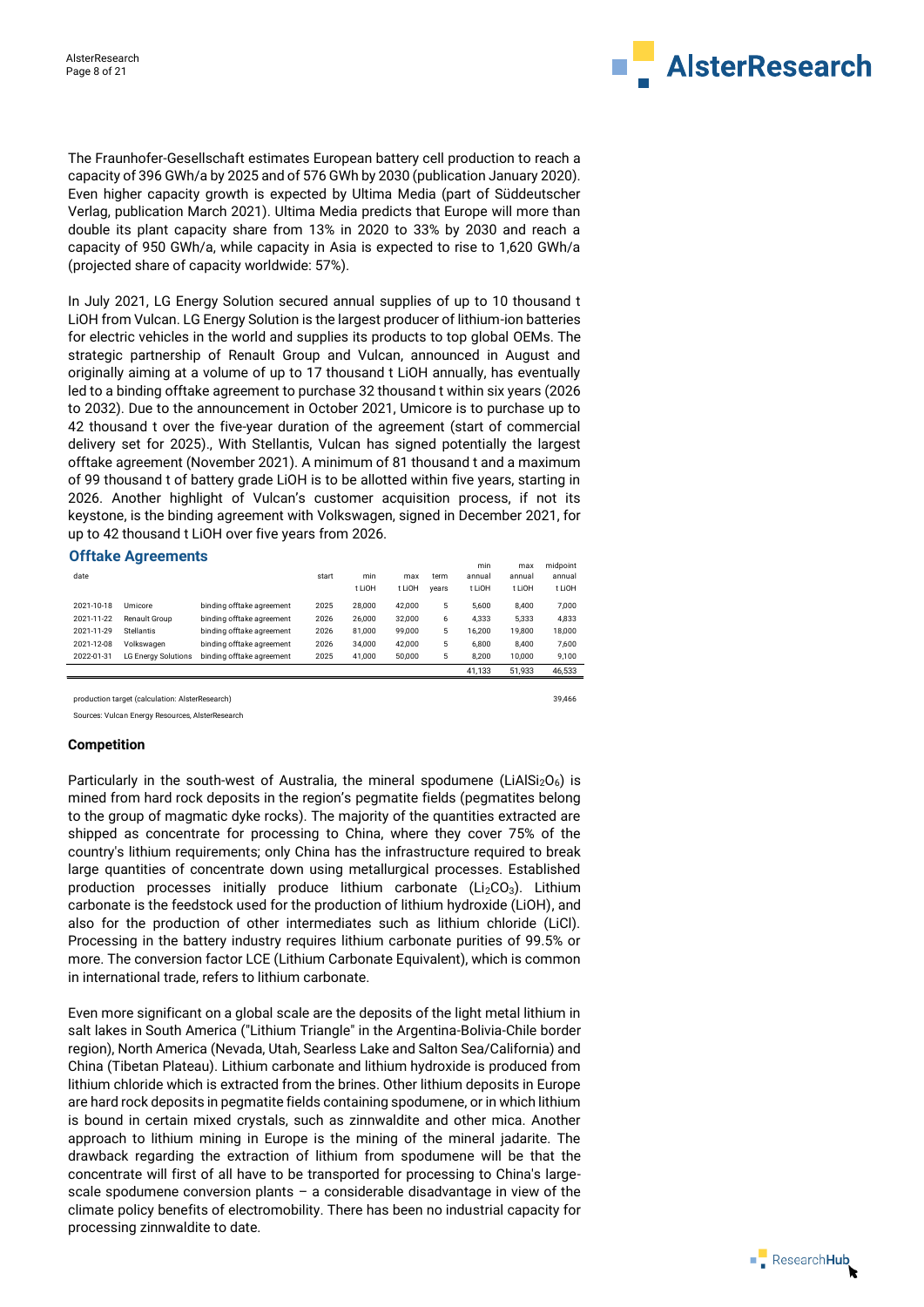

Various cost advantages owing to geological factors point to the economic viability of Vulcan's lithium project in the Upper Rhine Valley; in addition to the lithium content and a high flow/production rate achieved there, the energy required for the extraction process is significantly lower thanks to what is already a high starting temperature of over 120°C. The most important aspect, however, which also combines cost-effectiveness considerations with the aspect of minimising the "footprint" in terms of the environmental impact, is the immediate proximity to industrial customers. The transportation distance of a few hundred kilometres to existing or planned battery factories and the industrial mobility cluster in the southwest of Germany is a decisive argument that helps to underpin the advantages of Vulcan's battery grade lithium associated with the carbon footprint of the electric drive versus the combustion engine. From 2026, EU regulation requires that lithiumion batteries will have to bear a carbon intensity performance class label and from July 2027, must comply with maximum carbon footprint thresholds.

#### **Key shareholders**

|                                                        |                                  | shares<br>(million) | % of issued<br>capital |
|--------------------------------------------------------|----------------------------------|---------------------|------------------------|
| Dr Francis Wedin                                       | Managing Director & Founder, CEO | 13.03               | 10.52%                 |
| Hancock Prospecting Pty Ltd and Georgina Hope Rinehart |                                  | 8.17                | 6.60%                  |
| <b>Gavin Rezos</b>                                     | Chair                            | 6.08                | 4.91%                  |
| Top 20 shareholders                                    |                                  |                     | $~1.50\%$              |

#### **Board**

Dr Francis Wedin, Managing Director & Founder – CEO

Founder of Vulcan Zero Carbon LithiumTM Project, lithium industry executive since 2014.

Gavin Rezos, Chair

 Executive Chair/CEO of two ASX 300-companies. Investment banking Director of HSBC

Dr Horst Kreuter, Board Advisor

Co-Founder of Vulcan Zero Carbon LithiumTM Project, successful geothermal project development and permitting in Germany and worldwide being CEO of Geothermal Group and GeoThermal Engineering (GeoT)

Annie Liu, Non-Executive Director

Battery expert. Former Tesla Head of Battery and Energy Supply Chain

Dr Heidi Grön, Non-Executive Director

Chemical engineer, since 2007 senior executive with Evonik, responsible for Global product safety, impact assessment and strategy development for sustainability as part of the EU Green Deal and management of Evonik's major investments

Josephine Bush, Non-Executive Director

 Expert Renewable/Sustainable Businesses. Member of the EY Power and Utilities Board. Former senior EY Global Renewables Partner

Ranya Alkadamani, Non-Executive Director

Communications strategist, Founder of Impact Group International

Julia Poliscanova – Board Advisor

Electromobility expert, member of the board of the Global Battery Alliance

Rob Ierace, CFO

Chartered Accountant and Chartered Secretary with over 20 years of experience

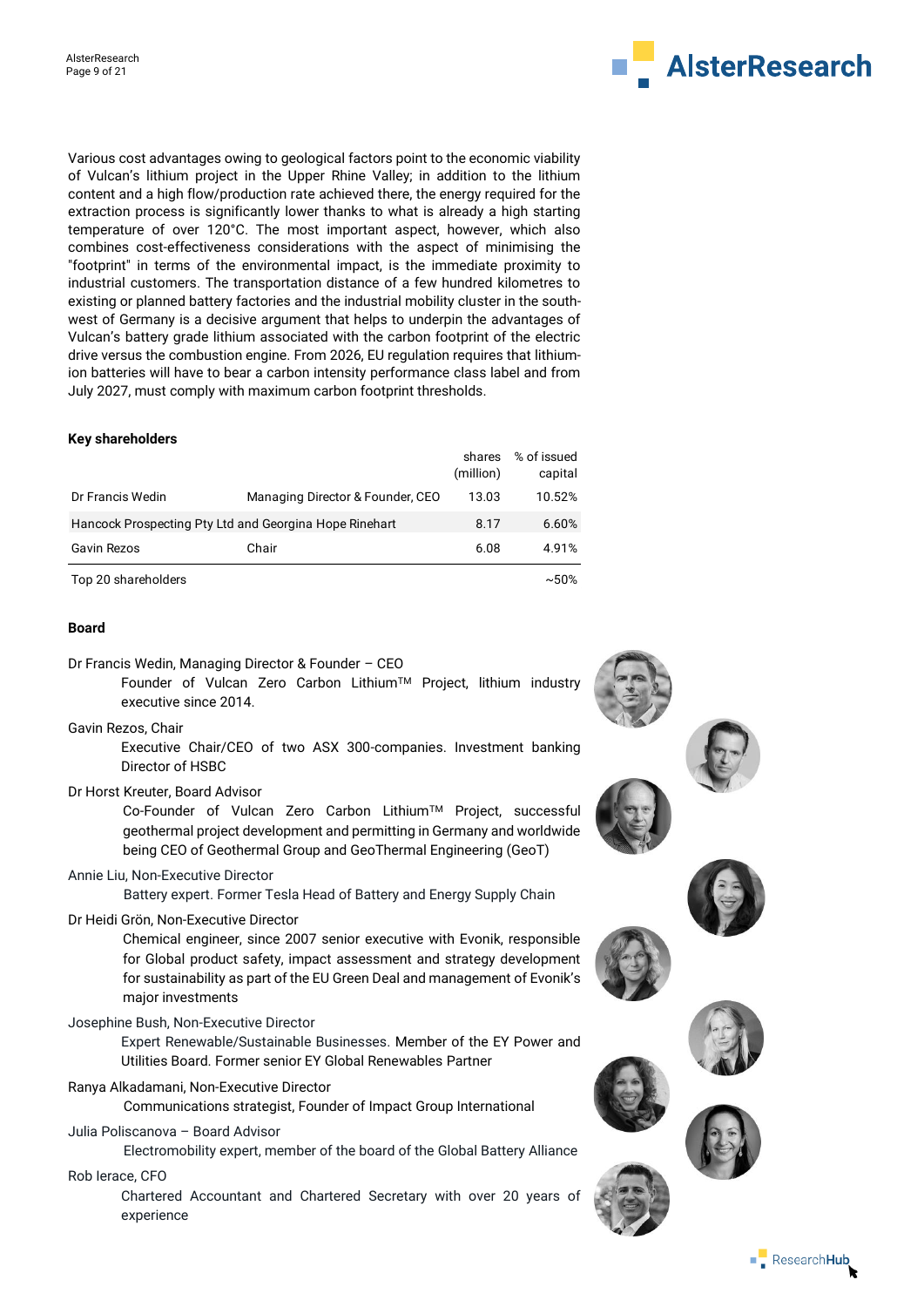

- Daniel Tydde, Company Secretary & In-House Legal Counsel
	- Corporate lawyer, experienced in commercial & finance areas, including IPO's, equity/debt raisings, regulatory compliance, corporate governance

#### **Key Executives**

- Thorsten Weimann Chief Operating Officer in Germany Managing director of gec-co Global Engineering Consulting-Company, expert in geothermal and drilling technology
- Markus Ritzauer Chief Financial Officer of Vulcan Energie Ressourcen, Germany Previous Head of Finance at chemical park service provider Currenta, Leverkusen. CFO and other management positions of subsidiaries and affiliates within Bayer and Bayer Group
- Dr Stephen Harrison Chief Technical Officer

Diverse multi-industry background in electrochemistry and lithium extraction, as CTO of Simbol Materials led to develop a process to extract lithium from geothermal brine, recognised as lowest cost production method to lithium hydroxide. CEO of Rakehill Technology, consulted industry on various lithium extraction technologies

Vincent Ledoux Pedailles – Vice President – Business Development Previously Executive Director at Infinity, also worked at IHS Markit, where he led the lithium and battery materials research team









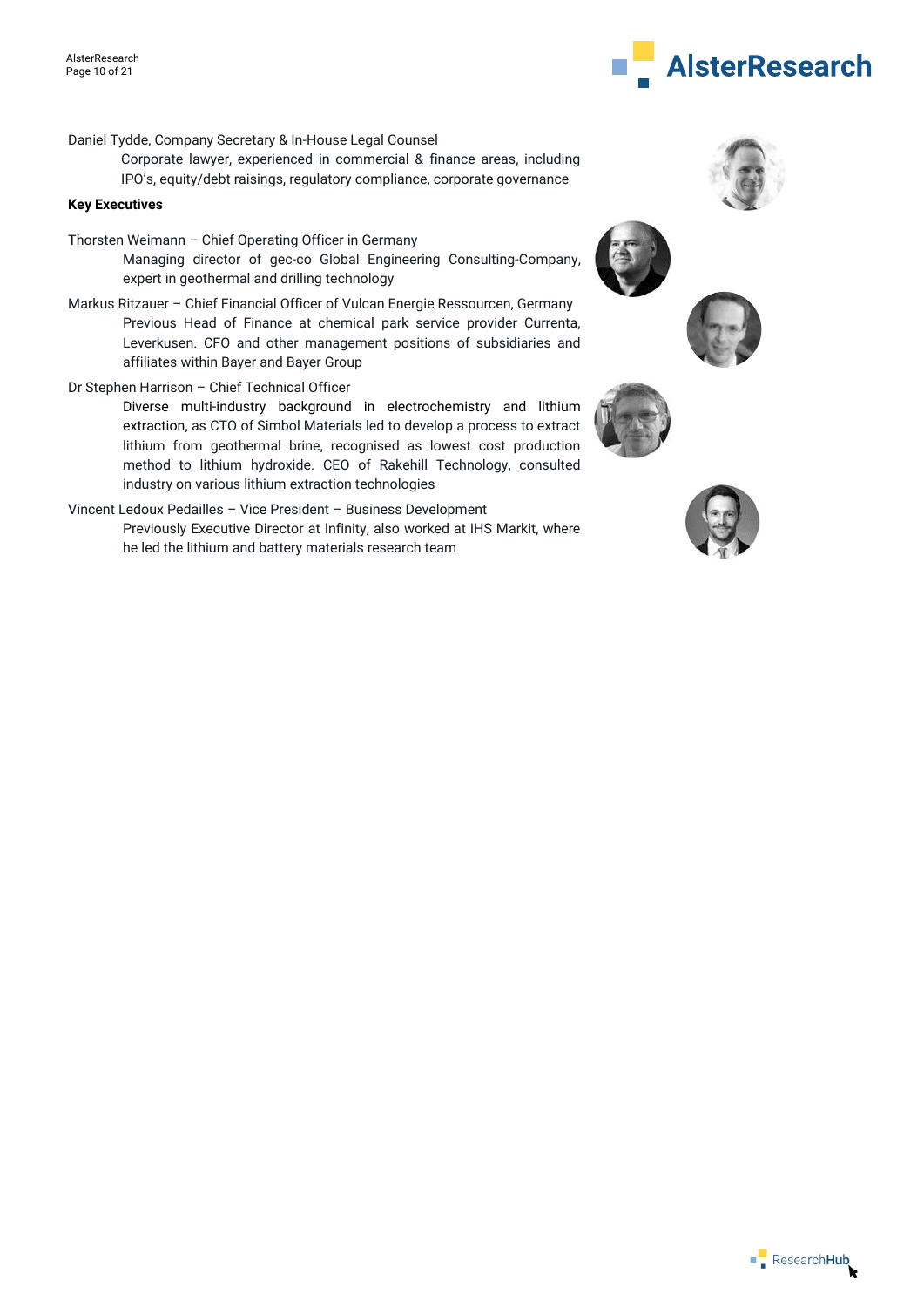

# SWOT Analysis

#### **Strength**

- Location: Close proximity to the European battery industry which is currently being established, short transportation distance (carbon footprint, 1st aspect)
- Largest JORC-compliant lithium resource in Europe (Inferred and Indicated Mineral Resource)
- Carbon footprint, 2nd aspect: Lithium production using geothermal energy, without polluting the environment with emissions, waste material or toxic substances.
- Cash position of EUR 135m (~AUD 214m, ~USD 153m) is sufficient for accelerated project development, including extensive test work and development of pilot plants. Advancement of the Zero Carbon Lithium™ Project is not dependent on securing further external funds before the stage is set for the final investment decision (FID), a juncture by which risk related discounts will have eased significantly.
- Lithium is separated within a matter of hours, eliminating external interference factors
- Lithium marketing has not only started, but per December 2021, the orderbook for the first six years of production has already been filled: LG Energy Solution has secured annual supplies of up to 10 thousand t LiOH from Vulcan. Umicore is to purchase up to 42 thousand t of battery grade LiOH over a five-year term. Renault Group signed a binding offtake agreement to purchase 32 thousand t battery grade LiOH within six years (2026 to 2032). Stellantis will purchase a minimum of 81 thousand t and a maximum of 99 thousand t of battery grade LiOH within five years, starting in 2026. Volkswagen will purchase up to 42 thousand t LiOH over five years from 2026.

#### **Weaknesses**

- Further funds required for project implementation have yet to be raised
- Investment lead time will take more than two years

#### **Opportunities**

- Headstart in the race to commercialize Lithium within Central Europe: Preliminary Feasibility Study (PFS) brings about the leading and – for the time being  $-$  a unique position
- Rapid growth in lithium demand among the European battery industry
- Contribution to an independent European lithium supply chain (supply aspect, short transportation distances) creates an incentive for the battery industry to pay a premium over the lithium reference price
- Low-cost asset: Opportunity for operating costs at the lower end/in the lower quartile of the global peer group cost curve
- Income from electricity feed-in as a second source of revenue besides lithium sales

#### **Threats**

- The reference price for lithium based on imports in China/Korea/ Japan could come under pressure – as occurred in 2018 and 2019 – and put a damper on investor sentiment
- Approval procedures, in particular legal action against authorisations granted, could delay implementation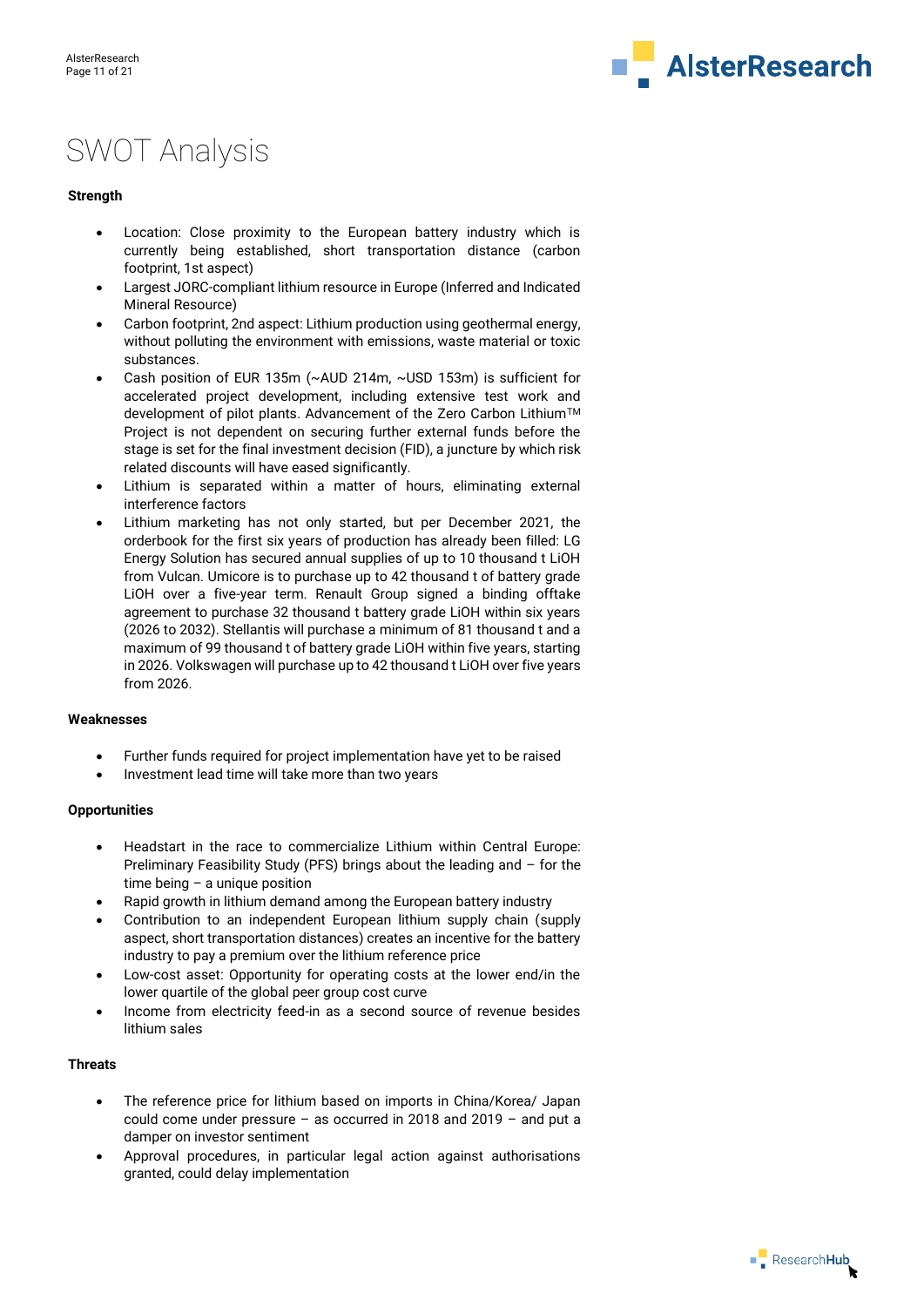

# Valuation

#### By using a 25% risk weighting on Equity value, **the DCF model results in a fair value of AUD 19.58 per share:**

Vulcan is retaining 25.85% of Kuniko. Market capitalization of Kuniko is currently (February 2022) close to AUD 53m, but since it is highly volatile, we do not explicitly include the stake in Kuniko into our valuation model.

The forecast model is based on revenues at USD 17.50 thousand/t for lithium hydroxide, which encompasses a potential price premium (25%) to a reference price of USD 14.00 thousand/t.

**WACC**. The averaged 1- and 3-year historical equity beta is calculated as 1.40. Unleverering and correcting for mean reversion yields an asset beta of 1.27. Combined with a risk-free rate of 2.0% and an equity risk premium of 6.0% this yields cost of equity of 10.5%. With pre-tax cost of borrowing at 6.0%, a tax rate of 25.0% and target debt/equity of 0.2 this results in a long-term WACC of 9.7%.

| DCF (AUDm)<br>(except per share data and beta) | 2022E   | 2023E    | 2024E      | 2025E    | 2026E    | 2027E    | 2028E    | 2029E    | Terminal<br>value |
|------------------------------------------------|---------|----------|------------|----------|----------|----------|----------|----------|-------------------|
| <b>NOPAT</b>                                   | $-10.0$ | $-10.1$  | $-9.7$     | 68.0     | 316.9    | 516.6    | 640.7    | 656.5    |                   |
| Depreciation & amortization                    | 0.1     | 0.2      | 2.8        | 29.3     | 79.2     | 100.2    | 115.1    | 115.1    |                   |
| Change in working capital                      | $-0.7$  | 0.3      | $-5.4$     | $-16.5$  | $-30.2$  | $-20.8$  | $-4.8$   | 6.7      |                   |
| Chg. in long-term provisions                   | 0.0     | 0.0      | 0.0        | 0.0      | 0.0      | 0.0      | 0.0      | 0.0      |                   |
| Capex                                          | $-17.9$ | $-576.7$ | $-1.190.8$ | $-533.2$ | $-112.1$ | $-112.1$ | $-112.1$ | $-112.1$ |                   |
| Cash flow                                      | $-28.6$ | $-586.3$ | $-1,203.2$ | $-452.4$ | 253.7    | 484.0    | 639.0    | 666.3    | 8,845.7           |
| Present value                                  | $-27.8$ | $-520.3$ | $-974.5$   | $-334.4$ | 171.2    | 298.0    | 359.1    | 341.8    | 4,502.4           |
| <b>WACC</b>                                    | 9.6%    | 9.6%     | 9.6%       | 9.6%     | 9.6%     | 9.6%     | 9.6%     | 9.6%     | 9.7%              |

#### **DCF per share derived from and earnings assumptions assumptions**

| Total present value               | 3,815.5  | Terminal value growth (2028E      |
|-----------------------------------|----------|-----------------------------------|
| Mid-year adj. total present value | 3.994.1  | <b>Terminal year ROCE</b>         |
| Net debt / cash at start of year  | $-300.1$ | <b>Terminal year WACC</b>         |
| <b>Financial assets</b>           | 0.0      |                                   |
| Provisions and off b/s debt       | na       | <b>Terminal WACC derived from</b> |
| Equity value                      | 4,294.3  | Cost of borrowing (before taxe    |
| No. of shares outstanding         | 168.3    | Long-term tax rate                |
|                                   |          | Equity beta                       |
| Discounted cash flow / share      | 19.58    | Unlevered beta (industry or co    |
| (ahiznwoh)/ahizqu                 | 118.1%   | Target debt / equity              |

| <b>Share price</b> | 8.98 |
|--------------------|------|
|                    |      |

### **Sensitivity analysis DCF**

| <b>DCF per share derived from</b> |          | DCF avg. growth and earnings assumptions             |          |
|-----------------------------------|----------|------------------------------------------------------|----------|
|                                   |          | Planning horizon avg. revenue growth (2021E - 2028E) | $n.a.\%$ |
| Total present value               | 3.815.5  | Terminal value growth (2028E - infinity)             | $2.0\%$  |
| Mid-year adj. total present value | 3.994.1  | <b>Terminal year ROCE</b>                            | 22.6%    |
| Net debt / cash at start of year  | $-300.1$ | Terminal year WACC                                   | 9.7%     |
| Einanoial accoto                  | n n      |                                                      |          |

| Provisions and off b/s debt  | na      | <b>Terminal WACC derived from</b>    |       |
|------------------------------|---------|--------------------------------------|-------|
| Equity value                 | 4.294.3 | Cost of borrowing (before taxes)     | 6.0%  |
| No. of shares outstanding    | 168.3   | Long-term tax rate                   | 25.0% |
|                              |         | Equity beta                          | 1.40  |
| Discounted cash flow / share | 19.58   | Unlevered beta (industry or company) | 1.27  |
| upside/(downside)            | 118.1%  | Target debt / equity                 | 0.2   |
|                              |         | Relevered beta                       | 1.42  |
|                              |         | Risk-free rate                       | 2.0%  |
|                              |         | Equity risk premium                  | 6.0%  |
| <b>Share price</b>           | 8.98    | Cost of equity                       | 10.5% |
|                              |         |                                      |       |

|                       |         | Long term growth |       |      |      |      | Share of present value |          |
|-----------------------|---------|------------------|-------|------|------|------|------------------------|----------|
|                       |         | 0.0%             | $0\%$ | 2.0% | 3.0% | 4.0% |                        |          |
| ပ္ပ                   | 2.0%    | 10.3             | 11.5  | 13.1 | 14.9 | 17.3 | 2021E - 2024E          | $-48.7%$ |
|                       | 1.0%    | 12.4             | 14.0  | 15.9 | 18.4 | 21.6 | 2025E - 2028E          | 30.7%    |
| hange in<br>s-points) | 0.0%    | 14.9             | 17.0  | 19.6 | 23.0 | 27.5 | terminal value         | 118.0%   |
|                       | $-1.0%$ | 18.1             | 20.9  | 24.4 | 29.2 | 36.1 |                        |          |
| <u>ర్ ల</u> ి         | $-2.0%$ | 22.2             | 26.0  | 31.1 | 38.3 | 49.5 |                        |          |

Source: AlsterResearch

 $\blacksquare$  Research Hub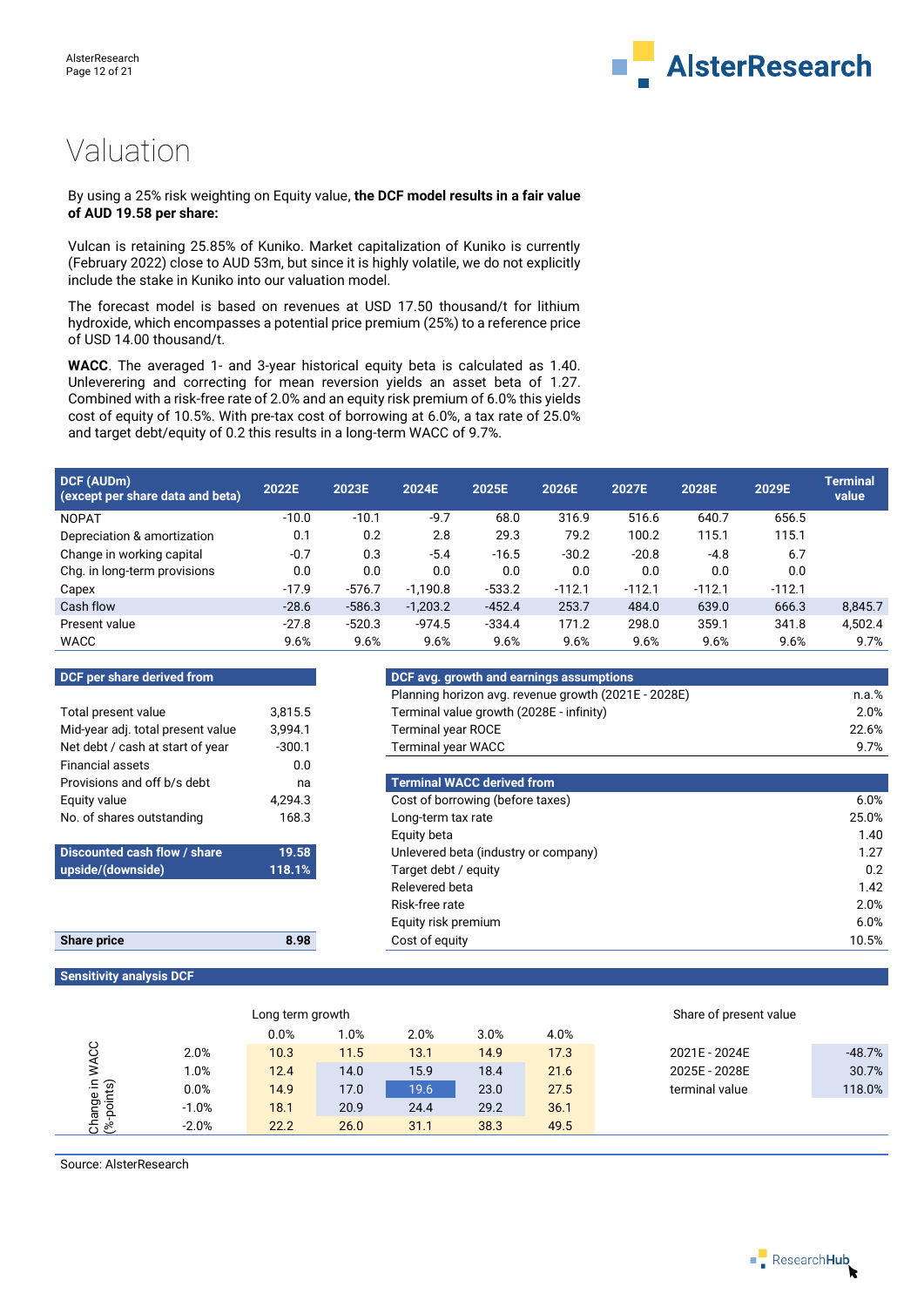

Due to the fact that companies rarely bear sufficient resemblance to peers in terms of geographical exposure, size or competitive strength and in order to adjust for the pitfalls of weak long-term visibility, an Adjusted Free Cash Flow analysis (Adjusted FCF) has been conducted.

The adjusted Free Cash Flow Yield results in a **fair value between AUD 0.99 per share based on 2022E and AUD 36.95 per share on 2026E estimates.** It has to be kept in mind that FCF yield methodology does not factor in expansion capex.

The main driver of this model is the level of return available to a controlling investor, influenced by the cost of that investors' capital (opportunity costs) and the purchase price – in this case the enterprise value of the company. Here, the adjusted FCF yield is used as a proxy for the required return and is defined as EBITDA less minority interest, taxes and investments required to maintain existing assets (maintenance capex).

| FCF yield in AUDm               |      | 2022E    | 2023E    | 2024E     | 2025E    | 2026E   |
|---------------------------------|------|----------|----------|-----------|----------|---------|
|                                 |      |          |          |           |          |         |
| <b>EBITDA</b>                   |      | $-14.2$  | $-14.2$  | $-11.0$   | 126.5    | 531.9   |
| - Maintenance capex             |      | 0.1      | $-2.9$   | 0.0       | 70.0     | 76.9    |
| - Minorities                    |      | 0.0      | 0.0      | 0.0       | 0.0      | 0.0     |
| - tax expenses                  |      | $-4.1$   | $-13.2$  | $-18.9$   | 14.4     | 121.1   |
| = Adjusted FCF                  |      | $-10.1$  | 1.9      | 7.8       | 42.1     | 333.9   |
|                                 |      |          |          |           |          |         |
| <b>Actual Market Cap</b>        |      | 1,181.8  | 1,181.8  | 1,181.8   | 1,181.8  | 1,181.8 |
| + Net debt (cash)               |      | $-331.0$ | $-430.8$ | 191.5     | 678.3    | 458.9   |
| + Pension provisions            |      | 0.0      | 0.0      | 0.0       | 0.0      | 0.0     |
| + Off b/s financing             |      | 0.0      | 0.0      | 0.0       | 0.0      | 0.0     |
| - Financial assets              |      | 0.0      | 0.0      | 0.0       | 0.0      | 0.0     |
| - Acc. dividend payments        |      | 0.0      | 0.0      | 0.0       | 0.0      | 0.0     |
| <b>EV Reconciliations</b>       |      | $-331.0$ | $-430.8$ | 191.5     | 678.3    | 458.9   |
| = Actual EV'                    |      | 850.8    | 751.0    | 1,373.3   | 1,860.1  | 1,640.8 |
|                                 |      |          |          |           |          |         |
| <b>Adjusted FCF yield</b>       |      | $-1.2%$  | 0.2%     | 0.6%      | 2.3%     | 20.3%   |
| base hurdle rate                |      | 6.0%     | 6.0%     | 6.0%      | 6.0%     | 6.0%    |
| <b>ESG</b> adjustment           |      | 1.0%     | 1.0%     | 1.0%      | 1.0%     | 1.0%    |
| adjusted hurdle rate            |      | 5.0%     | 5.0%     | 5.0%      | 5.0%     | 5.0%    |
| <b>Fair EV</b>                  |      | $-202.5$ | 37.1     | 156.8     | 841.0    | 6,677.6 |
| - EV Reconciliations            |      | $-331.0$ | $-430.8$ | 191.5     | 678.3    | 458.9   |
| <b>Fair Market Cap</b>          |      | 128.5    | 468.0    | $-34.7$   | 162.7    | 6,218.7 |
|                                 |      |          |          |           |          |         |
| No. of shares (million)         |      | 129.5    | 144.3    | 160.6     | 168.3    | 168.3   |
| Fair value per share in AUD     |      | 0.99     | 3.24     | $-0.22$   | 0.97     | 36.95   |
| Premium (-) / discount (+)      |      | $-88.9%$ | $-63.9%$ | $-102.4%$ | $-89.2%$ | 311.4%  |
|                                 |      |          |          |           |          |         |
| Sensitivity analysis fair value |      |          |          |           |          |         |
|                                 |      |          |          |           |          |         |
|                                 | 3.0% | $-0.1$   | 3.4      | 0.4       | 4.3      | 63.4    |
| <b>Adjusted</b>                 | 4.0% | 0.6      | 3.3      | 0.0       | 2.2      | 46.9    |
| hurdle                          | 5.0% | 1.0      | 3.2      | $-0.2$    | 1.0      | 36.9    |
| rate                            | 6.0% | 1.3      | 3.2      | $-0.4$    | 0.1      | 30.3    |

 $7.0\%$  1.4 3.2 -0.5 -0.5 -0.5 25.6

Source: Company data; AlsterResearch

Simply put, the model assumes that investors require companies to generate a minimum return on the investor's purchase price. The required after-tax return equals the model's hurdle rate. Anything less suggests the stock is expensive; anything more suggests the stock is cheap. **ESG adjustments might be applicable, based on the overall Leeway ESG Score. A high score indicates high awareness for environmental, social or governance issues and thus might lower the overall risk an investment in the company might carry. A low score on the contrary might increase the risk of an investment and might therefore trigger a higher required hurdle rate.**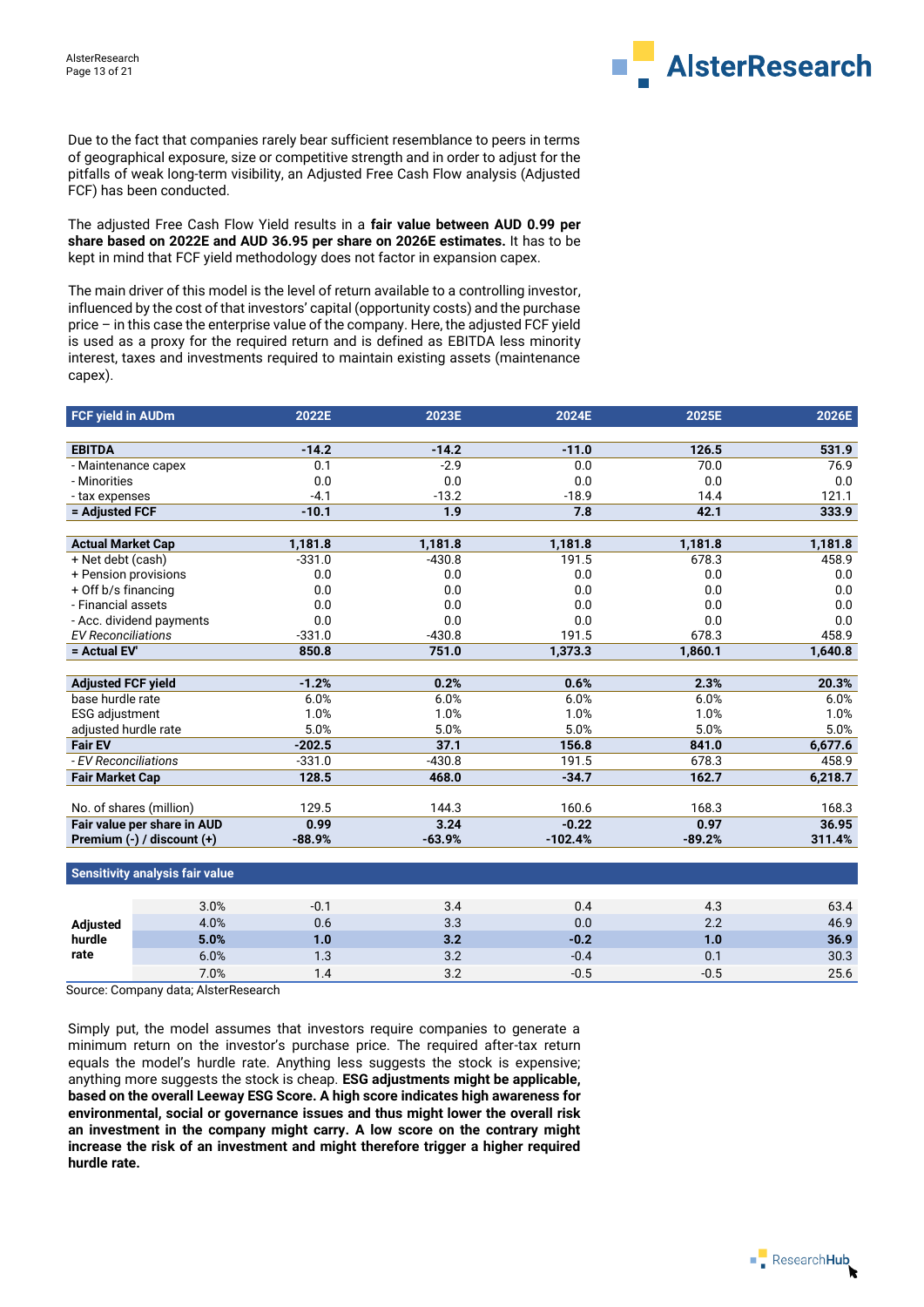

# Financials in six charts









Source: Company data; AlsterResearch



# -1,200 -1,000 -800 -600 -400  $-200$  $\overline{0}$ 19 20 21 22E 23E 24E 25E

-1,400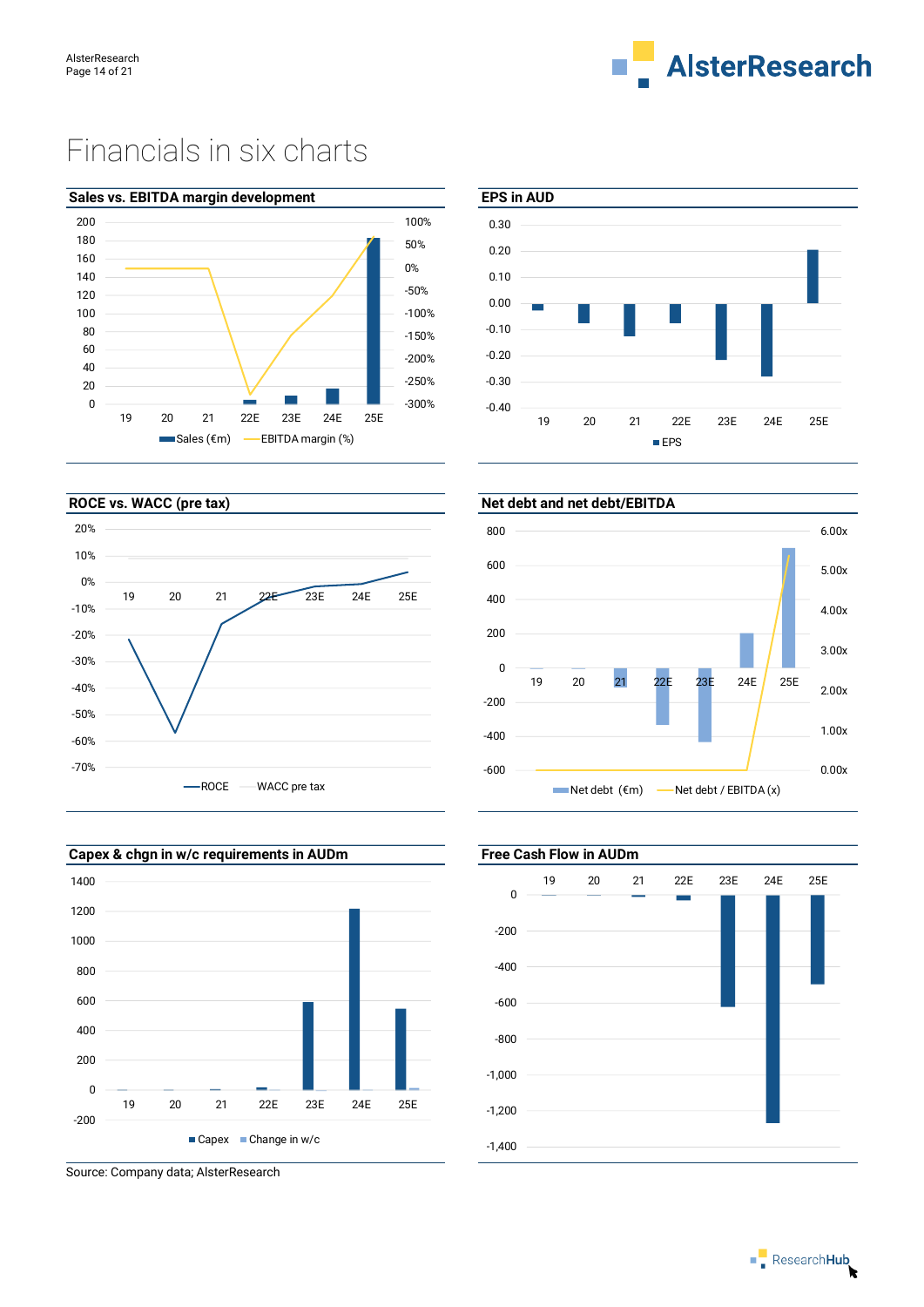

# Financials

| <b>Profit and loss (AUDm)</b>                      | 2019    | 2020    | 2021    | 2022E     | 2023E   | 2024E   |
|----------------------------------------------------|---------|---------|---------|-----------|---------|---------|
| <b>Sales</b>                                       | 0.0     | 0.0     | 0.0     | 4.8       | 9.1     | 17.3    |
| Sales growth                                       | NaN%    | NaN%    | NaN%    | Infinity% | 87.5%   | 90.9%   |
| Cost of sales                                      | 0.0     | 0.0     | 0.0     | 2.3       | 4.5     | 10.2    |
| <b>Gross profit</b>                                | 0.0     | 0.0     | 0.0     | 2.6       | 4.5     | 7.2     |
| SG&A expenses                                      | 0.6     | 3.4     | 11.1    | 16.8      | 19.0    | 21.0    |
| Research and development                           | 0.0     | 0.0     | 0.0     | 0.0       | 0.0     | 0.0     |
| Other operating expenses (income)                  | 0.0     | $-0.0$  | $-0.6$  | 0.0       | 0.0     | 0.0     |
| <b>EBITDA</b>                                      | $-0.6$  | $-3.3$  | $-10.5$ | $-14.2$   | $-14.2$ | $-11.0$ |
| Depreciation                                       | 0.3     | 0.3     | 0.4     | 0.1       | $-2.9$  | 0.0     |
| <b>EBITA</b>                                       | $-0.9$  | $-3.6$  | $-10.9$ | $-14.3$   | $-11.3$ | $-11.1$ |
| Amortisation of goodwill and intangible assets     | 0.0     | 0.0     | 0.0     | 0.0       | 3.1     | 2.8     |
| <b>EBIT</b>                                        | $-0.9$  | $-3.6$  | $-10.9$ | $-14.3$   | $-14.5$ | $-13.8$ |
| <b>Financial result</b>                            | 0.1     | 0.0     | 0.1     | 0.5       | $-29.4$ | $-49.1$ |
| Recurring pretax income from continuing operations | $-0.8$  | $-3.6$  | $-10.7$ | $-13.8$   | $-43.9$ | $-63.0$ |
| Extraordinary income/loss                          | 0.0     | 0.0     | 0.0     | 0.0       | 0.0     | 0.0     |
| Earnings before taxes                              | $-0.8$  | $-3.6$  | $-10.7$ | $-13.8$   | $-43.9$ | $-63.0$ |
| Taxes                                              | 0.0     | 0.0     | 0.0     | $-4.1$    | $-13.2$ | $-18.9$ |
| Net income from continuing operations              | $-0.8$  | $-3.6$  | $-10.7$ | $-9.6$    | $-30.7$ | $-44.1$ |
| Result from discontinued operations (net of tax)   | 0.0     | 0.0     | 0.0     | 0.0       | 0.0     | 0.0     |
| <b>Net income</b>                                  | $-0.8$  | $-3.6$  | $-10.7$ | $-9.6$    | $-30.7$ | $-44.1$ |
| Minority interest                                  | 0.0     | 0.0     | 0.0     | 0.0       | 0.0     | 0.0     |
| Net profit (reported)                              | $-0.8$  | $-3.6$  | $-10.7$ | $-9.6$    | $-30.7$ | $-44.1$ |
| Average number of shares                           | 31.75   | 48.23   | 87.20   | 129.48    | 144.30  | 160.62  |
| <b>EPS reported</b>                                | $-0.03$ | $-0.07$ | $-0.12$ | $-0.07$   | $-0.21$ | $-0.27$ |

| <b>Profit and loss (common size)</b>               | 2019 | 2020 | 2021 | 2022E   | 2023E   | 2024E   |
|----------------------------------------------------|------|------|------|---------|---------|---------|
| <b>Sales</b>                                       | na   | na   | na   | 100%    | 100%    | 100%    |
| Cost of sales                                      | na   | na   | na   | 47%     | 50%     | 59%     |
| <b>Gross profit</b>                                | na   | na   | na   | 53%     | 50%     | 41%     |
| SG&A expenses                                      | na   | na   | na   | 347%    | 209%    | 121%    |
| Research and development                           | na   | na   | na   | 0%      | 0%      | 0%      |
| Other operating expenses (income)                  | na   | na   | na   | 0%      | 0%      | 0%      |
| <b>EBITDA</b>                                      | na   | na   | na   | $-293%$ | $-157%$ | $-64%$  |
| Depreciation                                       | na   | na   | na   | 1%      | $-32%$  | 0%      |
| <b>EBITA</b>                                       | na   | na   | na   | $-294%$ | $-125%$ | $-64%$  |
| Amortisation of goodwill and intangible assets     | na   | na   | na   | 0%      | 35%     | 16%     |
| <b>EBIT</b>                                        | na   | na   | na   | $-294%$ | $-159%$ | $-80%$  |
| <b>Financial result</b>                            | na   | na   | na   | 10%     | $-324%$ | $-283%$ |
| Recurring pretax income from continuing operations | na   | na   | na   | $-284%$ | $-483%$ | $-363%$ |
| Extraordinary income/loss                          | na   | na   | na   | 0%      | 0%      | 0%      |
| Earnings before taxes                              | na   | na   | na   | $-284%$ | $-483%$ | $-363%$ |
| Taxes                                              | na   | na   | na   | $-85%$  | $-145%$ | $-109%$ |
| Net income from continuing operations              | na   | na   | na   | $-199%$ | $-338%$ | $-254%$ |
| Result from discontinued operations (net of tax)   | na   | na   | na   | $0\%$   | 0%      | 0%      |
| <b>Net income</b>                                  | na   | na   | na   | $-199%$ | $-338%$ | $-254%$ |
| Minority interest                                  | na   | na   | na   | 0%      | 0%      | 0%      |
| Net profit (reported)                              | na   | na   | na   | $-199%$ | $-338%$ | $-254%$ |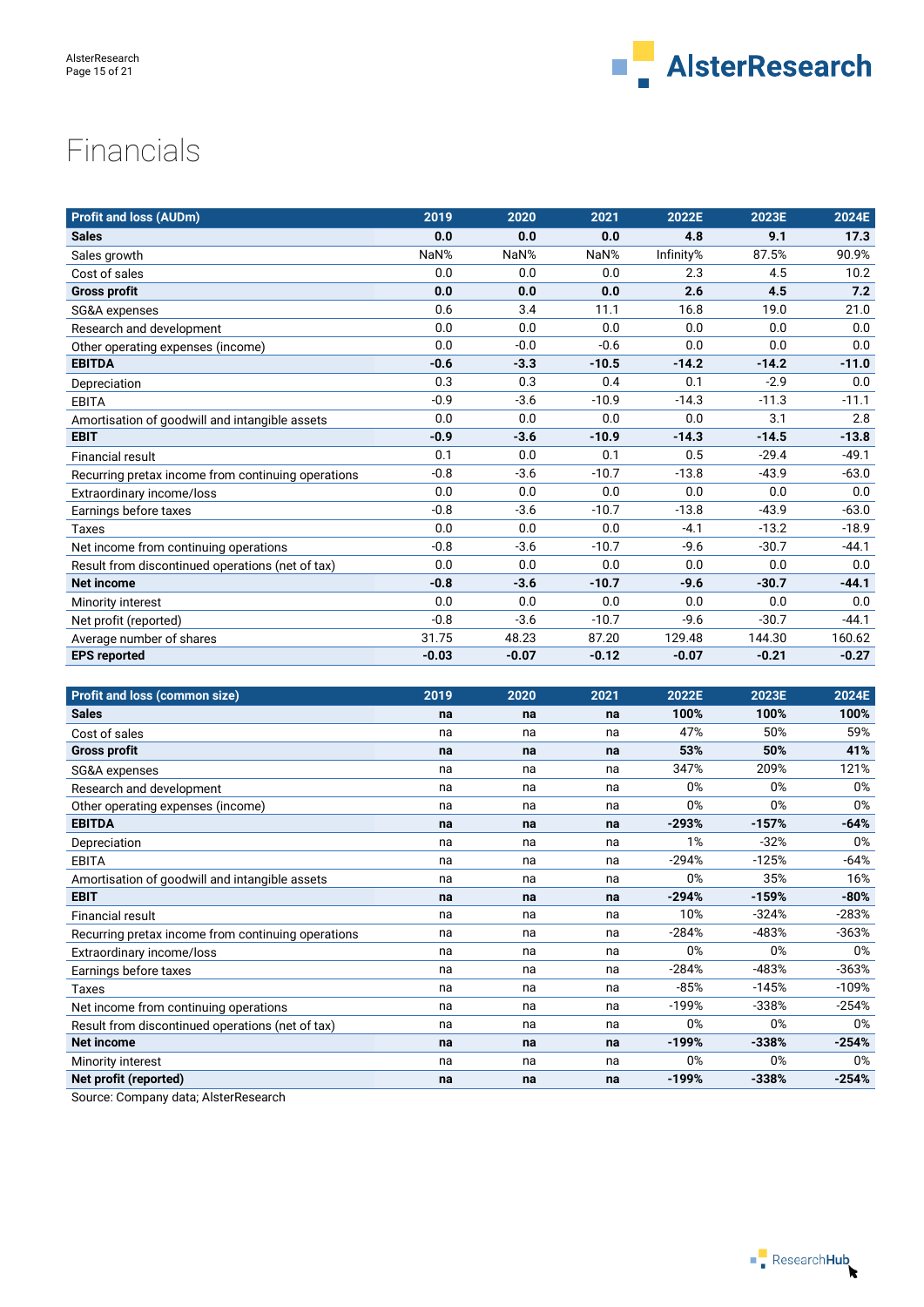

| <b>Balance sheet (AUDm)</b>                               | 2019 | 2020 | 2021  | 2022E | 2023E   | 2024E   |
|-----------------------------------------------------------|------|------|-------|-------|---------|---------|
| Intangible assets (exl. Goodwill)                         | 0.5  | 2.6  | 14.4  | 15.7  | 13.9    | 12.5    |
| Goodwill                                                  | 0.0  | 0.0  | 0.0   | 0.0   | 0.0     | 0.0     |
| Property, plant and equipment                             | 0.0  | 0.0  | 1.5   | 18.0  | 596.3   | 1,785.7 |
| <b>Financial assets</b>                                   | 0.0  | 0.0  | 0.0   | 0.0   | 0.0     | 0.0     |
| <b>FIXED ASSETS</b>                                       | 0.5  | 2.6  | 15.8  | 33.7  | 610.2   | 1,798.3 |
| Inventories                                               | 0.0  | 0.0  | 0.0   | 0.0   | 0.0     | 6.2     |
| Accounts receivable                                       | 0.0  | 0.1  | 1.2   | 0.2   | 0.4     | 0.7     |
| Other current assets                                      | 0.0  | 0.0  | 0.0   | 0.0   | 0.0     | 0.0     |
| Liquid assets                                             | 3.3  | 6.4  | 114.7 | 331.0 | 929.8   | 635.6   |
| Deferred taxes                                            | 0.0  | 0.0  | 0.0   | 0.0   | 0.0     | 0.0     |
| Deferred charges and prepaid expenses                     | 0.0  | 0.0  | 0.0   | 0.0   | 0.0     | 0.0     |
| <b>CURRENT ASSETS</b>                                     | 3.4  | 6.5  | 115.9 | 331.2 | 930.2   | 642.5   |
| <b>TOTAL ASSETS</b>                                       | 3.9  | 9.1  | 131.7 | 364.9 | 1,540.4 | 2,440.8 |
| <b>SHAREHOLDERS EQUITY</b>                                | 3.8  | 8.9  | 129.0 | 364.5 | 1,040.5 | 1,611.7 |
| <b>MINORITY INTEREST</b>                                  | 0.0  | 0.0  | 0.0   | 0.0   | 0.0     | 0.0     |
| Long-term debt                                            | 0.0  | 0.0  | 0.5   | 0.0   | 499.0   | 827.1   |
| Provisions for pensions and similar obligations           | 0.0  | 0.0  | 0.0   | 0.0   | 0.0     | 0.0     |
| Other provisions                                          | 0.0  | 0.0  | 0.0   | 0.0   | 0.0     | 0.0     |
| <b>Non-current liabilities</b>                            | 0.0  | 0.0  | 0.5   | 0.0   | 499.0   | 827.1   |
| short-term liabilities to banks                           | 0.0  | 0.0  | 0.1   | 0.0   | 0.0     | 0.0     |
| Accounts payable                                          | 0.1  | 0.2  | 2.1   | 0.5   | 0.9     | 2.0     |
| Advance payments received on orders                       | 0.0  | 0.0  | 0.0   | 0.0   | 0.0     | 0.0     |
| Other liabilities (incl. from lease and rental contracts) | 0.0  | 0.0  | 0.1   | 0.0   | 0.0     | 0.0     |
| Deferred taxes                                            | 0.0  | 0.0  | 0.0   | 0.0   | 0.0     | 0.0     |
| Deferred income                                           | 0.0  | 0.0  | 0.0   | 0.0   | 0.0     | 0.0     |
| <b>Current liabilities</b>                                | 0.1  | 0.2  | 2.3   | 0.5   | 0.9     | 2.0     |
| <b>TOTAL LIABILITIES AND SHAREHOLDERS EQUITY</b>          | 3.9  | 9.1  | 131.7 | 364.9 | 1,540.4 | 2,440.8 |

| <b>Balance sheet (common size)</b>                        | 2019 | 2020 | 2021 | 2022E | 2023E | 2024E |
|-----------------------------------------------------------|------|------|------|-------|-------|-------|
| Intangible assets (excl. Goodwill)                        | 13%  | 28%  | 11%  | 4%    | 1%    | 1%    |
| Goodwill                                                  | 0%   | 0%   | 0%   | 0%    | 0%    | 0%    |
| Property, plant and equipment                             | 0%   | 0%   | 1%   | 5%    | 39%   | 73%   |
| <b>Financial assets</b>                                   | 0%   | 0%   | 0%   | 0%    | 0%    | 0%    |
| <b>FIXED ASSETS</b>                                       | 13%  | 28%  | 12%  | 9%    | 40%   | 74%   |
| Inventories                                               | 0%   | 0%   | 0%   | 0%    | 0%    | 0%    |
| Accounts receivable                                       | 1%   | 1%   | 1%   | 0%    | 0%    | 0%    |
| Other current assets                                      | 0%   | 0%   | 0%   | 0%    | 0%    | 0%    |
| Liquid assets                                             | 86%  | 71%  | 87%  | 91%   | 60%   | 26%   |
| Deferred taxes                                            | 0%   | 0%   | 0%   | 0%    | 0%    | 0%    |
| Deferred charges and prepaid expenses                     | 0%   | 0%   | 0%   | 0%    | 0%    | 0%    |
| <b>CURRENT ASSETS</b>                                     | 87%  | 72%  | 88%  | 91%   | 60%   | 26%   |
| <b>TOTAL ASSETS</b>                                       | 100% | 100% | 100% | 100%  | 100%  | 100%  |
| <b>SHAREHOLDERS EQUITY</b>                                | 97%  | 98%  | 98%  | 100%  | 68%   | 66%   |
| <b>MINORITY INTEREST</b>                                  | 0%   | 0%   | 0%   | 0%    | 0%    | 0%    |
| Long-term debt                                            | 0%   | 0%   | 0%   | 0%    | 32%   | 34%   |
| Provisions for pensions and similar obligations           | 0%   | 0%   | 0%   | 0%    | 0%    | 0%    |
| Other provisions                                          | 0%   | 0%   | 0%   | 0%    | 0%    | 0%    |
| <b>Non-current liabilities</b>                            | 0%   | 0%   | 0%   | 0%    | 32%   | 34%   |
| short-term liabilities to banks                           | 0%   | 0%   | 0%   | 0%    | 0%    | 0%    |
| Accounts payable                                          | 3%   | 2%   | 2%   | 0%    | 0%    | 0%    |
| Advance payments received on orders                       | 0%   | 0%   | 0%   | 0%    | 0%    | 0%    |
| Other liabilities (incl. from lease and rental contracts) | 0%   | 0%   | 0%   | 0%    | 0%    | 0%    |
| Deferred taxes                                            | 0%   | 0%   | 0%   | 0%    | 0%    | 0%    |
| Deferred income                                           | 0%   | 0%   | 0%   | 0%    | 0%    | 0%    |
| <b>Current liabilities</b>                                | 3%   | 2%   | 2%   | 0%    | 0%    | 0%    |
| TOTAL LIABILITIES AND SHAREHOLDERS EQUITY                 | 100% | 100% | 100% | 100%  | 100%  | 100%  |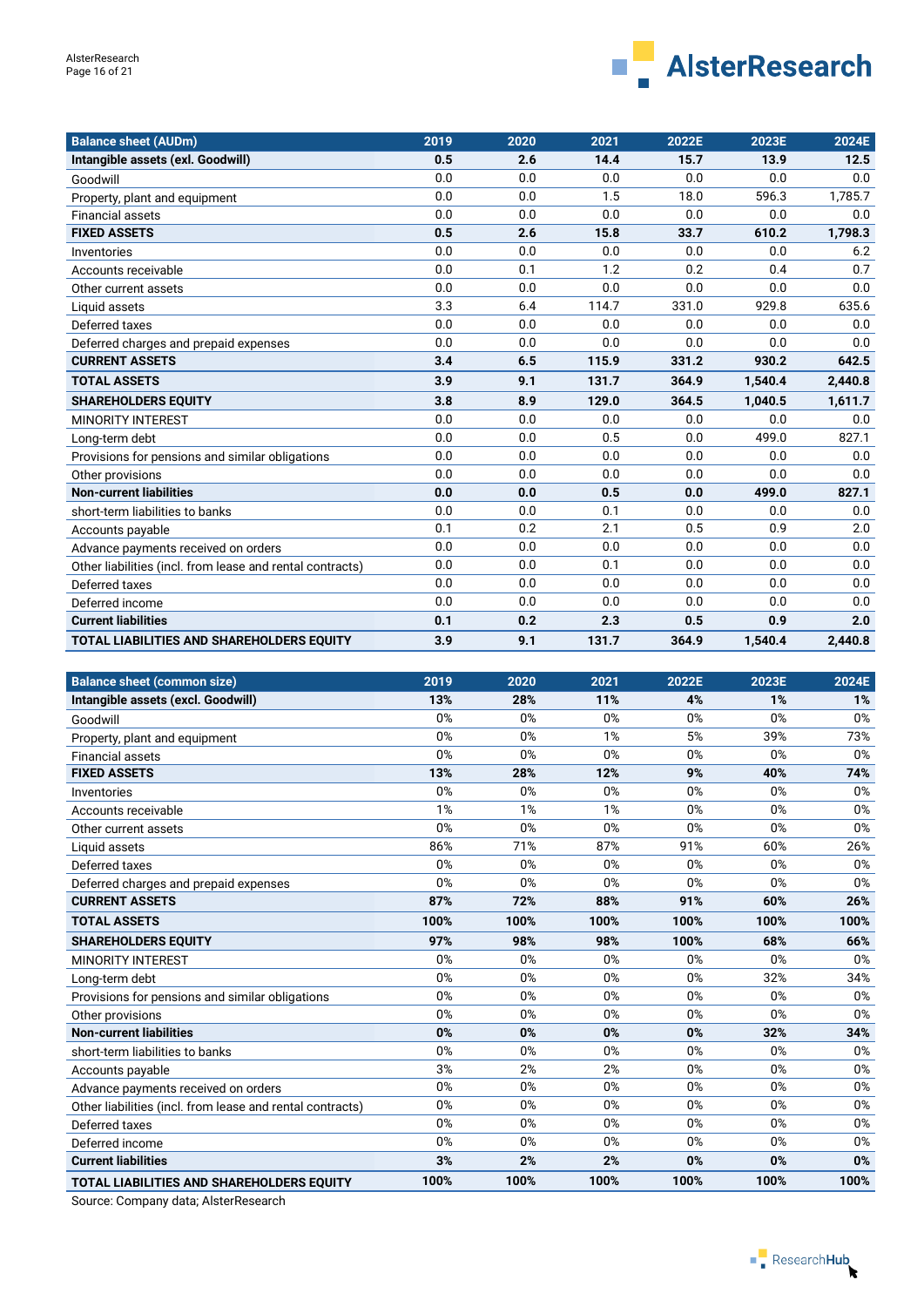

| <b>Cash flow statement (AUDm)</b>               | 2019   | 2020   | 2021    | 2022E   | 2023E    | 2024E      |
|-------------------------------------------------|--------|--------|---------|---------|----------|------------|
| Net profit/loss                                 | $-0.8$ | $-3.6$ | $-10.7$ | $-9.6$  | $-30.7$  | $-44.1$    |
| Depreciation of fixed assets (incl. leases)     | 0.0    | 0.0    | 0.0     | 0.1     | $-2.9$   | 0.0        |
| Amortisation of goodwill                        | 0.0    | 0.0    | 0.0     | 0.0     | 0.0      | 0.0        |
| Amortisation of intangible assets               | 0.0    | 0.0    | 0.0     | 0.0     | 3.1      | 2.8        |
| Others                                          | 0.1    | 0.1    | 0.6     | 0.0     | 0.0      | 0.0        |
| Cash flow from operations before changes in w/c | $-0.4$ | $-1.3$ | $-2.8$  | $-9.6$  | $-30.5$  | $-41.3$    |
| Increase/decrease in inventory                  | 0.0    | 0.0    | 0.0     | 0.0     | 0.0      | $-6.2$     |
| Increase/decrease in accounts receivable        | 0.0    | 0.0    | 0.0     | 1.0     | $-0.2$   | $-0.3$     |
| Increase/decrease in accounts payable           | 0.0    | 0.0    | 0.0     | $-1.7$  | 0.5      | 1.1        |
| Increase/decrease in other w/c positions        | 0.0    | 0.0    | 0.0     | $-0.1$  | 0.0      | 0.0        |
| Increase/decrease in working capital            | 0.0    | 0.0    | 0.0     | $-0.7$  | 0.3      | $-5.4$     |
| Cash flow from operating activities             | $-0.4$ | $-1.3$ | $-2.8$  | $-10.3$ | $-30.2$  | $-46.7$    |
| <b>CAPEX</b>                                    | $-0.4$ | $-1.2$ | $-7.1$  | $-17.9$ | $-576.7$ | $-1,190.8$ |
| Payments for acquisitions                       | 0.0    | 0.0    | 0.0     | 0.0     | 0.0      | 0.0        |
| <b>Financial investments</b>                    | $-0.0$ | 0.0    | 0.0     | 0.0     | 0.0      | 0.0        |
| Income from asset disposals                     | 0.0    | 0.0    | 0.0     | 0.0     | 0.0      | 0.0        |
| <b>Cash flow from investing activities</b>      | $-0.4$ | $-1.2$ | $-7.1$  | $-17.9$ | $-576.7$ | $-1,190.8$ |
| Cash flow before financing                      | $-0.8$ | $-2.6$ | $-10.0$ | $-28.2$ | $-607.0$ | $-1.237.6$ |
| Increase/decrease in debt position              | 0.0    | 0.0    | $-0.0$  | $-0.6$  | 499.0    | 328.1      |
| Purchase of own shares                          | 0.0    | 0.0    | 0.0     | 0.0     | 0.0      | 0.0        |
| Capital measures                                | 0.1    | 5.6    | 118.3   | 245.1   | 706.8    | 615.2      |
| Dividends paid                                  | 0.0    | 0.0    | 0.0     | 0.0     | 0.0      | 0.0        |
| Others                                          | 0.0    | 0.0    | 0.0     | 0.0     | 0.0      | 0.0        |
| Effects of exchange rate changes on cash        | 0.0    | $-0.0$ | 0.0     | 0.0     | 0.0      | 0.0        |
| <b>Cash flow from financing activities</b>      | 0.1    | 5.6    | 118.3   | 244.6   | 1,205.8  | 943.3      |
| Increase/decrease in liquid assets              | $-0.7$ | 3.1    | 108.3   | 216.3   | 598.8    | $-294.3$   |
| Liquid assets at end of period                  | 3.3    | 6.4    | 114.7   | 331.0   | 929.8    | 635.6      |

Source: Company data; AlsterResearch

| <b>Regional sales split (AUDm)</b> | 2019 | 2020 | 2021 | 2022E | 2023E | 2024E |
|------------------------------------|------|------|------|-------|-------|-------|
| Domestic                           | 0.0  | 0.0  | 0.0  | 4.8   | 9.1   | 17.3  |
| Europe (ex domestic)               | 0.0  | 0.0  | 0.0  | 0.0   | 0.0   | 0.0   |
| The Americas                       | 0.0  | 0.0  | 0.0  | 0.0   | 0.0   | 0.0   |
| Asia                               | 0.0  | 0.0  | 0.0  | 0.0   | 0.0   | 0.0   |
| <b>Rest of World</b>               | 0.0  | 0.0  | 0.0  | 0.0   | 0.0   | 0.0   |
| <b>Total sales</b>                 | 0.0  | 0.0  | 0.0  | 4.8   | 9.1   | 17.3  |

| Regional sales split (common size) | 2019 | 2020 | 2021 | 2022E  | 2023E  | 2024E  |
|------------------------------------|------|------|------|--------|--------|--------|
| Domestic                           | na   | na   | na   | 100.0% | 100.0% | 100.0% |
| Europe (ex domestic)               | na   | na   | na   | 0.0%   | 0.0%   | 0.0%   |
| The Americas                       | na   | na   | na   | 0.0%   | 0.0%   | 0.0%   |
| Asia                               | na   | na   | na   | 0.0%   | 0.0%   | 0.0%   |
| Rest of World                      | na   | na   | na   | 0.0%   | 0.0%   | 0.0%   |
| <b>Total sales</b>                 | na   | na   | na   | 100%   | 100%   | 100%   |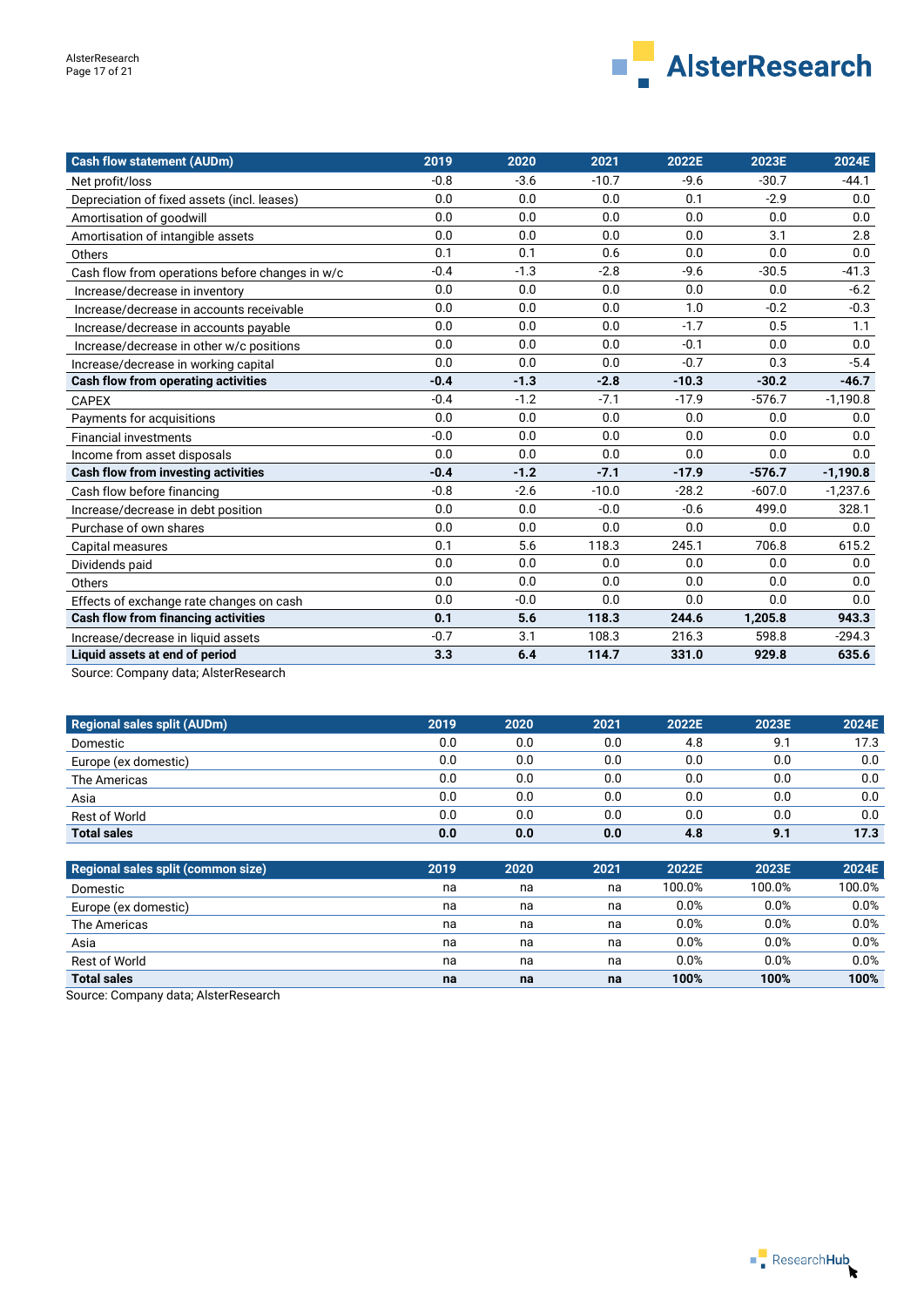

| <b>Ratios</b>                     | 2019        | 2020      | 2021       | 2022E     | 2023E     | 2024E      |
|-----------------------------------|-------------|-----------|------------|-----------|-----------|------------|
| Per share data                    |             |           |            |           |           |            |
| Earnings per share reported       | $-0.03$     | $-0.07$   | $-0.12$    | $-0.07$   | $-0.21$   | $-0.27$    |
| Cash flow per share               | $-0.02$     | $-0.03$   | $-0.04$    | $-0.08$   | $-0.19$   | $-0.29$    |
| Book value per share              | 0.12        | 0.18      | 1.48       | 2.81      | 7.21      | 10.03      |
| Dividend per share                | 0.00        | 0.00      | 0.00       | 0.00      | 0.00      | 0.00       |
| <b>Valuation</b>                  |             |           |            |           |           |            |
| P/E                               | $-340.8x$   | $-121.9x$ | $-72.9x$   | $-120.8x$ | $-42.2x$  | $-32.7x$   |
| P/CF                              | $-439.2x$   | $-267.6x$ | $-244.6x$  | $-112.1x$ | $-47.5x$  | $-30.9x$   |
| P/BV                              | 75.2x       | 48.7x     | 6.1x       | 3.2x      | 1.2x      | 0.9x       |
| Dividend yield (%)                | 0.0%        | 0.0%      | 0.0%       | 0.0%      | 0.0%      | 0.0%       |
| FCF yield (%)                     | $-0.2%$     | $-0.4%$   | $-0.4%$    | $-0.9%$   | $-2.1%$   | $-3.2%$    |
| EV/Sales                          | na          | na        | Infinityx  | 171.8x    | 80.6x     | 78.1x      |
| EV/EBITDA                         | $-1,916.2x$ | $-349.1x$ | $-99.8x$   | $-58.6x$  | $-51.5x$  | $-122.8x$  |
| EV/EBIT                           | $-1,298.7x$ | $-321.3x$ | $-96.5x$   | $-58.4x$  | $-50.6x$  | $-97.8x$   |
| Income statement (AUDm)           |             |           |            |           |           |            |
| <b>Sales</b>                      | 0.0         | 0.0       | 0.0        | 4.8       | 9.1       | 17.3       |
| yoy chg in %                      | na          | na        | na         | Infinity% | 87.5%     | 90.9%      |
| Gross profit                      | 0.0         | $0.0\,$   | 0.0        | 2.6       | 4.5       | 7.2        |
| Gross margin in %                 | na          | na        | NaN%       | 53.1%     | 50.0%     | 41.3%      |
| <b>EBITDA</b>                     | $-0.6$      | $-3.3$    | $-10.5$    | $-14.2$   | $-14.2$   | $-11.0$    |
| EBITDA margin in %                | na          | na        | -Infinity% | $-293.0%$ | $-156.6%$ | $-63.6%$   |
| <b>EBIT</b>                       | $-0.9$      | $-3.6$    | $-10.9$    | $-14.3$   | $-14.5$   | $-13.8$    |
| EBIT margin in %                  | na          | na        | -Infinity% | $-294.3%$ | $-159.3%$ | $-79.8%$   |
| Net profit                        | $-0.8$      | $-3.6$    | $-10.7$    | $-9.6$    | $-30.7$   | $-44.1$    |
| <b>Cash flow statement (AUDm)</b> |             |           |            |           |           |            |
| CF from operations                | $-0.4$      | $-1.3$    | $-2.8$     | $-10.3$   | $-30.2$   | $-46.7$    |
| Capex                             | $-0.4$      | $-1.2$    | $-7.1$     | $-17.9$   | $-576.7$  | $-1,190.8$ |
| <b>Maintenance Capex</b>          | 0.3         | 0.3       | 0.4        | 0.1       | $-2.9$    | 0.0        |
| Free cash flow                    | $-0.8$      | $-2.6$    | $-10.0$    | $-28.2$   | $-607.0$  | $-1,237.6$ |
| <b>Balance sheet (AUDm)</b>       |             |           |            |           |           |            |
| Intangible assets                 | 0.5         | 2.6       | 14.4       | 15.7      | 13.9      | 12.5       |
| Tangible assets                   | 0.0         | 0.0       | 1.5        | 18.0      | 596.3     | 1,785.7    |
| Shareholders' equity              | 3.8         | 8.9       | 129.0      | 364.5     | 1,040.5   | 1,611.7    |
| Pension provisions                | 0.0         | 0.0       | 0.0        | 0.0       | $0.0\,$   | $0.0\,$    |
| Liabilities and provisions        | 0.0         | 0.0       | 0.6        | 0.0       | 499.0     | 827.1      |
| Net financial debt                | $-3.3$      | $-6.4$    | $-114.1$   | $-331.0$  | $-430.8$  | 191.5      |
| w/c requirements                  | $-0.1$      | $-0.1$    | $-0.9$     | $-0.3$    | $-0.5$    | 4.9        |
| <b>Ratios</b>                     |             |           |            |           |           |            |
| <b>ROE</b>                        | $-22.1%$    | $-40.0%$  | $-8.3%$    | $-2.6%$   | $-3.0%$   | $-2.7%$    |
| <b>ROCE</b>                       | $-23.5%$    | $-40.5%$  | $-8.4%$    | $-3.9%$   | $-0.9%$   | $-0.6%$    |
| Net gearing                       | $-88.3%$    | $-72.3%$  | $-88.5%$   | $-90.8%$  | $-41.4%$  | 11.9%      |
| Net debt / EBITDA                 | 5.5x        | 1.9x      | 10.9x      | 23.3x     | 30.3x     | $-17.4x$   |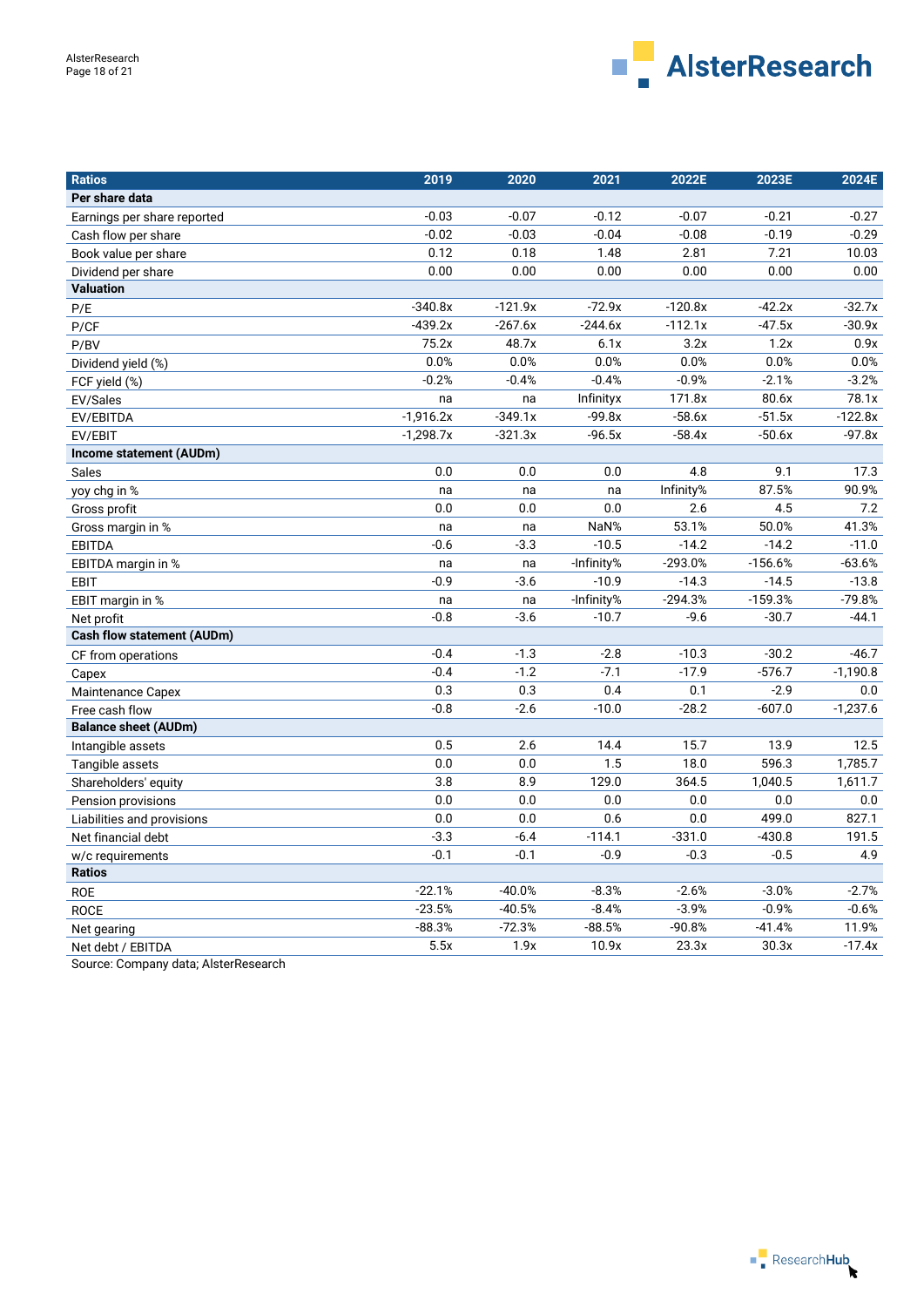

# Conflicts of interest

Disclosures regarding research publications of SRH AlsterResearch AG pursuant to section 85 of the German Securities Trading Act (WpHG) and distributed in the UK under an EEA branch passport, subject to the FCA requirements on research recommendation disclosures It is essential that any research recommendation is fairly presented and discloses interests of indicates relevant conflicts of interest. Pursuant to section 85 of the German Securities Trading Act (WpHG) a research report has to point out possible conflicts of interest in connection with the analyzed company. Further to this, under the FCA's rules on research recommendations, any conflicts of interest in connection with the recommendation must be disclosed. A conflict of interest is presumed to exist in particular if SRH AlsterResearch AG

- (1) or its affiliate(s) (either in its own right or as part of a consortium) within the past twelve months, acquired the financial instruments of the analyzed company,
- (2) has entered into an agreement on the production of the research report with the analyzed company,
- (3) or its affiliate(s) has, within the past twelve months, been party to an agreement on the provision of investment banking services with the analyzed company or have received services or a promise of services under the term of such an agreement,
- (4) or its affiliate(s) holds a) 5% or more of the share capital of the analyzed company, or b) the analyzed company holds 5% or more of the share capital of SRH AlsterResearch AG or its affiliate(s),
- (5) or its affiliate(s) holds a net long (a) or a net short (b) position of 0.5% of the outstanding share capital of the analyzed company or derivatives thereof,
- (6) or its affiliate(s) is a market maker or liquidity provider in the financial instruments of the issuer,
- (7) or the analyst has any other significant financial interests relating to the analyzed company such as, for example, exercising mandates in the interest of the analyzed company or a significant conflict of interest with respect to the issuer,
- (8) The research report has been made available to the company prior to its publication. Thereafter, only factual changes have been made to the report.

Conflicts of interest that existed at the time when this research report was published:

| <b>Company</b>                 |  |
|--------------------------------|--|
| <b>Vulcan Energy Resources</b> |  |

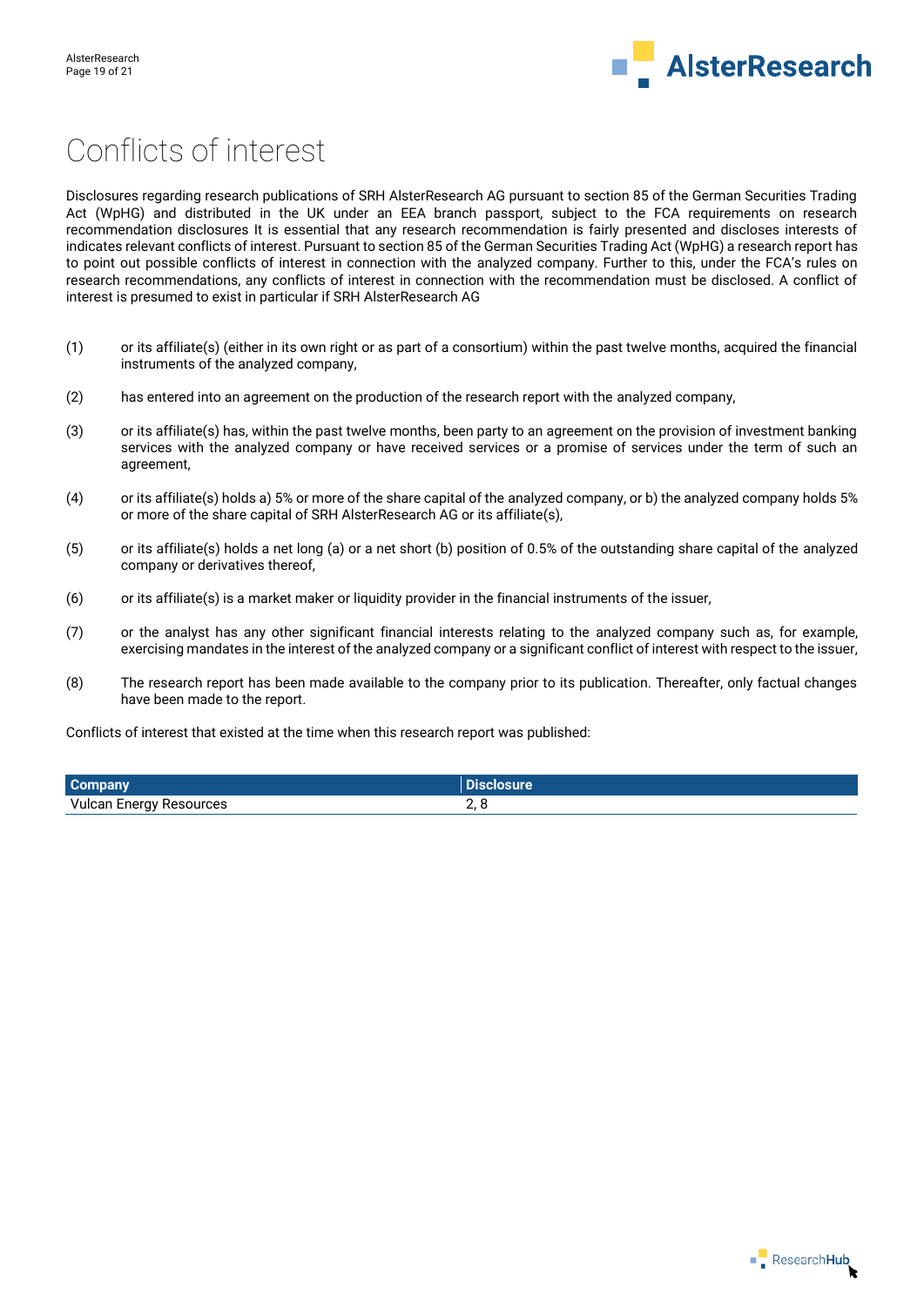

# Important disclosures

**1. General Information/Liabilities** This research report has been produced for the information purposes of institutional investors only, and is not in any way a personal recommendation, offer or solicitation to buy or sell the financial instruments mentioned herein. The document is confidential and is made available by SRH AlsterResearch AG, exclusively to selected recipients [in DE, GB, FR, CH, US, UK, Scandinavia, and Benelux or, in individual cases, also in other countries]. A distribution to private investors in the sense of the German Securities Trading Act (WpHG) is excluded. It is not allowed to pass the research report on to persons other than the intended recipient without the permission of SRH AlsterResearch AG. Reproduction of this document, in whole or in part, is not permitted without prior permission SRH AlsterResearch AG. All rights reserved. Under no circumstances shall SRH AlsterResearch AG, any of its employees involved in the preparation, have any liability for possible errors or incompleteness of the information included in this research report – neither in relation to indirect or direct nor consequential damages. Liability for damages arising either directly or as a consequence of the use of information, opinions and estimates is also excluded. Past performance of a financial instrument is not necessarily indicative of future performance.

**2. Responsibilities** This research report was prepared by the research analyst named on the front page (the "Producer"). The Producer is solely responsible for the views and estimates expressed in this report. The report has been prepared independently. The content of the research report was not influenced by the issuer of the analyzed financial instrument at any time. It may be possible that parts of the research report were handed out to the issuer for information purposes prior to the publication without any major amendments being made thereafter.

**3. Organizational Requirements** SRH AlsterResearch AG took internal organizational and regulative precautions to avoid or accordingly disclose possible conflicts of interest in connection with the preparation and distribution of the research report. All members of AlsterResearch AG involved in the preparation of the research report are subject to internal compliance regulations. No part of the Producer's compensation is directly or indirectly related to the preparation of this financial analysis. In case a research analyst or a closely related person is confronted with a conflict of interest, the research analyst is restricted from covering this company.

**4. Information Concerning the Methods of Valuation/Update** The determination of the fair value per share, i.e. the price target, and the resultant rating is done on the basis of the adjusted free cash flow (adj. FCF) method and on the basis of the discounted cash flow – DCF model. Furthermore, a peer group comparison is made. The adj. FCF method is based on the assumption that investors purchase assets only at a price (enterprise value) at which the operating cash flow return after taxes on this investment exceeds their opportunity costs in the form of a hurdle rate. The operating cash flow is calculated as EBITDA less maintenance capex and taxes. Within the framework of the DCF approach, the future free cash flows are calculated initially on the basis of a fictitious capital structure of 100% equity, i.e. interest and repayments on debt capital are not factored in initially. The adjustment towards the actual capital structure is done by discounting the calculated free cash flows with the weighted average cost of capital (WACC), which takes into account both the cost of equity capital and the cost of debt. After discounting, the calculated total enterprise value is reduced by the interestbearing debt capital in order to arrive at the equity value. Detailed information on the valuation principles and methods used and the underlying assumptions can be found a[t https://www.alsterresearch.com.](https://www.alsterresearch.com/) 

SRH AlsterResearch AG uses the following three-step rating system for the analyzed companies:

- **Buy**: Sustainable upside potential of more than 10% within 12 months
- **Sell**: Sustainable downside potential of more than 10% within 12 months.
- **Hold**: Upside/downside potential is limited. No immediate catalyst visible.

NB: The ratings of SRH AlsterResearch AG are not based on a performance that is expected to be "relative" to the market.

The decision on the choice of the financial instruments analyzed in this document was solely made by SRH AlsterResearch AG. The opinions and estimates in this research report are subject to change without notice. It is within the discretion of SRH AlsterResearch AG whether and when it publishes an update to this research report, but in general updates are created on a regular basis, after 6 months at the latest. A sensitivity analysis is included and published in company's initial studies.

#### **5. Date and time of first publication of this financial analysis**

10-Mar-22 12:16:15

#### **6. Risk information**

- Stock exchange investments and investments in companies (shares) are always speculative and involve the risk of total loss.
- This is particularly true in respect of investments in companies which are not established and/or small and have no established business or corporate assets.
- Share prices may fluctuate significantly. This is particularly true for shares with low liquidity (market breadth). Even small orders can have a significant impact on the share price.
- In the case of shares in narrow markets, it may also happen that there is no or very little actual trading there and that published prices are not based on actual trading but have only been provided by a stockbroker.
- In such markets a shareholder cannot expect to find a buyer for his shares at all and/or at reasonable prices. In such narrow markets there is a very high possibility of manipulating prices and in such markets there are often considerable price fluctuations.
- An investment in shares with low liquidity and low market capitalization is therefore highly speculative and represents a very high risk.
- There is no regulated market for unlisted shares and securities and a sale is not possible or only possible on an individual basis.

**7. Major Sources of Information** Part of the information required for this research report was made available by the issuer of the financial instrument. Furthermore, this report is based on publicly available sources (such as, for example, Bloomberg, Reuters, VWD-Trader and the relevant daily press) believed to be reliable. SRH AlsterResearch AG has checked the information for plausibility but not for accuracy or completeness.

**8. Competent Supervisory Authority** SRH AlsterResearch AG are under supervision of the BaFin – German Federal Financial Supervisory Authority (Bundesanstalt für Finanzdienstleistungsaufsicht), Graurheindorfer Straße 108, 53117 Bonn and Marie-Curie-Straße 24 – 28, 60439 Frankfurt a.M. This document is distributed in the UK under a MiFID EEA branch passport and in compliance with the applicable FCA requirements.

**9. Specific Comments for Recipients Outside of Germany** This research report is subject to the law of the Federal Republic of Germany. The distribution of this information to other states in particular to the USA, Canada, Australia and Japan may be restricted or prohibited by the laws applicable within this state.

**10. Miscellaneous** According to Article 4(1) No. i of the delegated regulation 2016/958 supplementing regulation 596/2014 of the European Parliament, further information regarding investment recommendations of the last 12 months are published free of charge under https://www.alsterresearch.com.